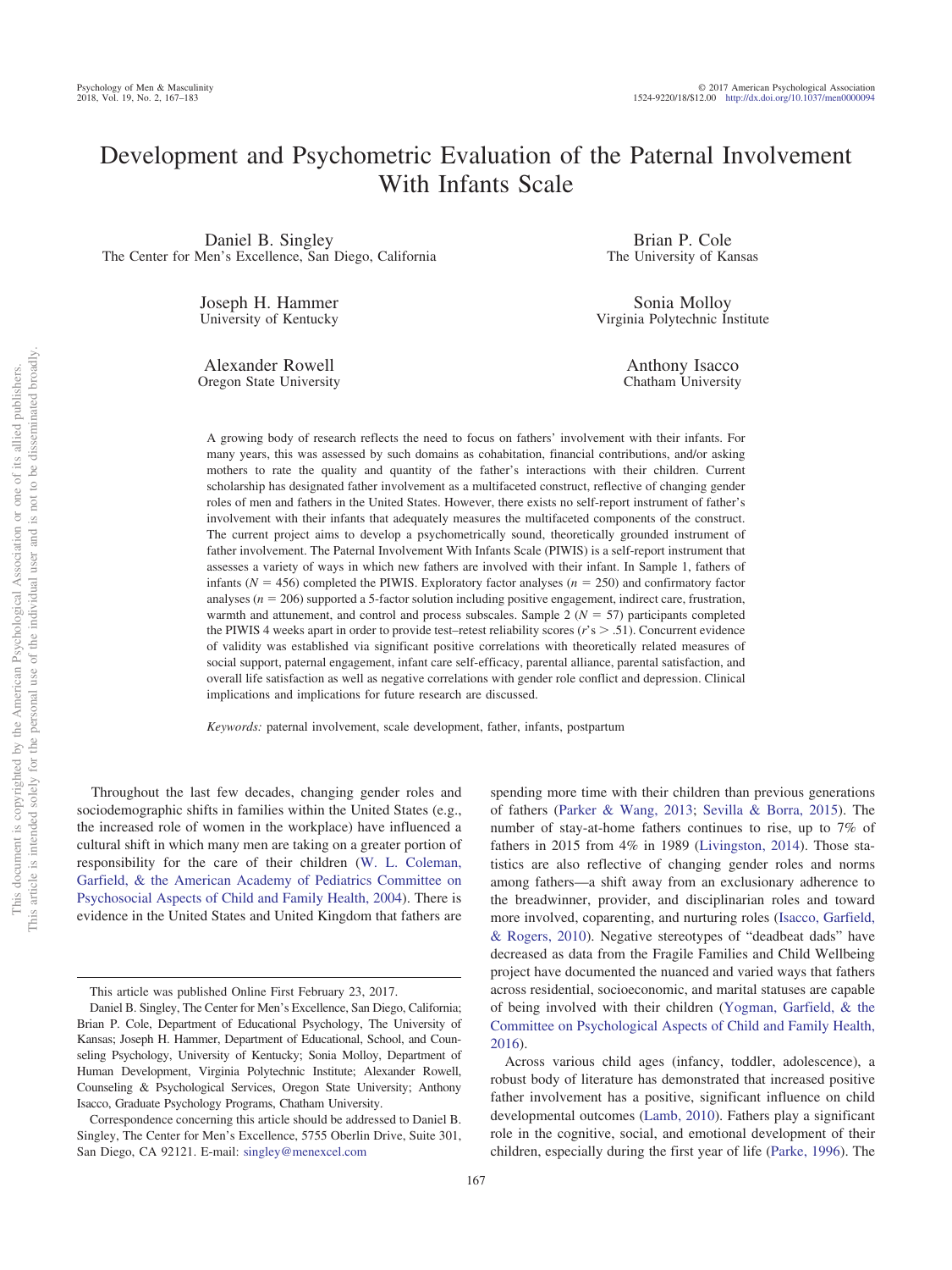infancy period is a time of joy, excitement, stress, and potential problems as families experience an intense transition with a new child [\(Cowan & Cowan, 1992\)](#page-12-1). The stress and difficulty of the transition may help explain why some mothers and fathers develop postpartum depression [\(Paulson & Bazemore, 2010\)](#page-14-4). Yet fathers may be able to assume positive roles in the family that protect against the development of psychopathology and experience new fatherhood as transformative [\(Garfield & Isacco, 2009;](#page-13-3) [Knoester &](#page-13-4) [Eggebeen, 2006\)](#page-13-4). Indeed, results from several studies reflect that infants with involved, nurturing, and playful fathers tend to have higher IQs, more developed language and cognitive abilities, and enhanced emotional self-regulation throughout childhood [\(Ca](#page-12-2)[brera, Shannon, & Tamis-LeMonda, 2007;](#page-12-2) [McWayne, Downer,](#page-13-5) [Campos, & Harris, 2013\)](#page-13-5).

Although scholarly work on fatherhood in general and paternal involvement in particular are maturing areas, there is a noted lack of study focusing specifically on fathers and infants [\(Barry &](#page-12-3) [Kochanska, 2010\)](#page-12-3). A number of researchers have stressed the need to expand studies that push beyond the mother–infant relationship to a full-family approach that includes the father–infant relationship. Paternal involvement has been consistently related to a number of key psychosocial aspects of fatherhood including depression [\(Bronte-Tinkew, Moore, Matthews, & Carrano, 2007;](#page-12-4) [Don &](#page-12-5) [Mickelson, 2012;](#page-12-5) [Isacco et al., 2010\)](#page-13-1), the parental alliance [\(Fein](#page-13-6)[berg, 2003\)](#page-13-6), social support [\(Isacco et al., 2010\)](#page-13-1), and paternal self-efficacy [\(de Haan, Prinzie, & Dekovic, 2009\)](#page-12-6). Although life satisfaction has not been directly related to paternal involvement, previous research has shown it to be significantly positively associated with highly related constructs such as paternal self-efficacy [\(Rochlen, McKelley, Suizzo, & Scaringi, 2008\)](#page-14-5). Although there is no known empirical work addressing gender role conflict and paternal involvement with infants, previous theory suggests that contemporary fathers working to balance new expectations of increased involvement in domestic duties may also experience gender role strain when also attempting to enact more traditional fatherhood roles [\(O'Neil & Lujan, 2009;](#page-14-6) [Silverstein, Auerbach, &](#page-14-7) [Levant, 2002\)](#page-14-7).

Furthermore, past studies demonstrate associations between paternal involvement with infants, secure infant attachment, and decreased risk of externalizing behaviors at one year of age [\(Pruett,](#page-14-8) [2000;](#page-14-8) [Ramchandani et al., 2013\)](#page-14-9). These early gains are still evident when these infants reach adolescence [\(Trautmann-Villalba, Gsch](#page-14-10)[wendt, Schmidt, & Laucht, 2006;](#page-14-10) [Yeung, Duncan, & Hill, 2000\)](#page-14-11). Reflecting the benefits of fathers spending more time with their families and infant, the U.S. Department of Labor issued a recent policy statement (2015) advocating for increased paid paternity leave (Bureau of Labor Statistics, [http://www.bls.gov\)](http://www.bls.gov).

# **Theory and Measurement of Father Involvement**

Paternal "involvement" has been typically measured by whether or not the father resided in the household with the child and provided some type of financial assistance. In the last 30 years, two major models of paternal involvement have emerged to expand on such measurement. The first model of paternal involvement [\(Lamb, Pleck, Charnov, & Levine, 1985\)](#page-13-7) consisted of three domains including paternal engagement (interacting directly with the child via play, caretaking, or leisure), accessibility (meaning being available) to the child, and responsibility (ensuring that the

child is cared for and has adequate resources). This model emphasized the importance of active caregiving behaviors in addition to being a provider. [Pleck \(2010\)](#page-14-12) provided a reconceptualization of paternal involvement to reflect more modern experiences of fathers. Pleck's reconceptualized model consisted of three primary domains of positive engagement activities, warmth and responsiveness, and control along with two "auxiliary domains" consisting of indirect care and process responsibility. Indirect care includes behaviors that are not directly interacting with their children, but involve arranging for the child to have important resources. Selecting a child care program, preschool, or school is the most frequently studied aspect of indirect care [\(Pleck, 2010\)](#page-14-12). Process responsibility reflects a type of "meta-involvement" in which the father monitors the other four domains.

Despite the current conceptualization, there is not a corresponding self-report scale of the multidimensional construct. Studies are still relying on measuring paternal involvement by calculating the total amount of time men spend with their children, their financial contribution, residential status, mother report of paternal involvement, or inclusion of only one dimension of the construct (e.g., engagement; [Day & Lamb, 2004;](#page-12-7) [Fagan & Palkovitz, 2011\)](#page-13-8). There are limitations to such approaches. For example, [Day and Lamb](#page-12-7) [\(2004\)](#page-12-7) analyzed how large-scale studies including the national evaluation of Early Head Start, the Fragile Families Study, and the Childhood Longitudinal Study—Birth Cohort measured father involvement. They concluded that researchers tend to use a mother– child template to study the father-child interaction, which does not account for the unique and varied ways that fathers are involved with their child [\(Day & Lamb, 2004;](#page-12-7) [Yogman et al., 2016\)](#page-14-2).

Coding self-report qualitative diaries of time spent in certain activities and having trained coders rate videotaped interactions yield useful information regarding paternal interactions with infants, yet these approaches are complex, costly, and do not allow for a direct understanding of the father's own perception of the extent to which he is involved in the care of his infant. Time diary data is often collapsed and reported as the total time fathers spend parenting, excluding important information on the specific activities fathers engage in while caring for their children. Multiple studies have found that total time spent with children is a poor predictor of children's developmental outcomes [\(Cabrera, Tamis-](#page-12-8)[LeMonda, Bradley, Hofferth, & Lamb, 2000;](#page-12-8) [Pleck, 1997,](#page-14-13) [2010\)](#page-14-12). Time study data of paternal involvement is disconnected from conceptualizations of paternal involvement, thus limiting the theoretical grounding.

A more nuanced and accurate understanding of the varied ways that fathers are involved with their child requires the use of subscale scores. For example, sole reliance on a total score from a frequency-based measure of engagement precludes the measurement of separate dimensions of paternal involvement [\(Pleck,](#page-14-12) [2010\)](#page-14-12). Most analyses of dimensions of paternal involvement demonstrate that the three common primary components of paternal involvement (engagement, accessibility, and responsibility) are moderately interrelated [\(Pleck, 2010\)](#page-14-12). However, support for unidimensionality versus multidimensionality is somewhat inconsistent. [Ryan, Martin, and Brooks-Gunn \(2006\)](#page-14-14) concluded that activity engagement and warmth-responsiveness were elements of one dimension, whereas subsequent studies (e.g., [Brown, McBride,](#page-12-9) [Shin, & Bost, 2007\)](#page-12-9) found only weak correlations. [Pleck \(2010\)](#page-14-12) noted that inconsistencies about the dimensionality of the construct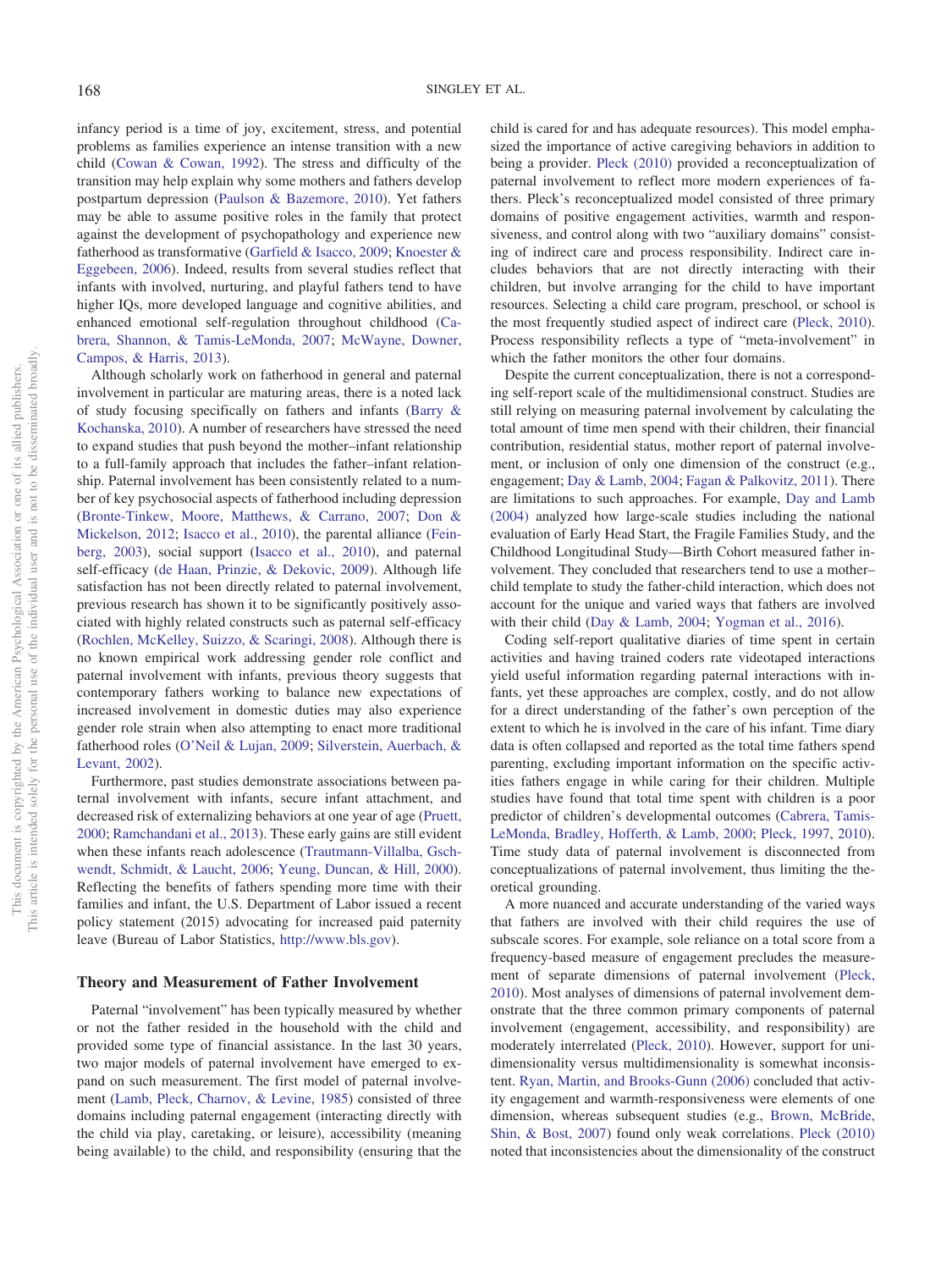is likely a function of several factors such as item wording, number of items, and demographics of the sample. Thus, empirical analysis of the construct benefits from a specific examination of the dimensionality given the specifics of the study design.

It is also important to note that mothers and fathers often have overlapping roles in family dynamics and as a result exert similar influences on child developmental outcomes. Indeed, several theorists have questioned the usefulness of conceptualizing mothers' and fathers' involvement behavior with their children in different ways. [Pleck \(2010,](#page-14-12) p. 36) summarizes this position: "Average differences by parental gender are not large, within-gender variation is substantial, and as a result the overlap in fathers' and mothers' distributions on parenting variables is considerable." Similarly, Fagan and colleagues' review [\(Fagan, Day, Lamb, &](#page-12-10) [Cabrera, 2014\)](#page-12-10) of the parental behavior literature concluded that there is not enough empirical evidence to support the idea that mothering and fathering involvement constructs are unique, and encouraged researchers to move toward gender-neutral formulations of parenting. However, the current study exclusively focuses on fathers' involvement with their infants. Therefore, it is important to describe how research and theory stemming from the "essential father" hypothesis relates to our study [\(Silverstein &](#page-14-15) [Auerbach, 1999,](#page-14-15) p. 197).

The essential father hypothesis posits that "fathers are understood as having a unique and essential role to play in child development, especially for boys who need a male role model to establish a masculine gender identity" [\(Blankenhorn, 1995;](#page-12-11) [Pope](#page-14-16)[noe, 1996\)](#page-14-16). In terms of unique effects on child development, some longitudinal, correlational studies have reported on the unique contributions that father involvement has made to child outcomes when controlling for mother involvement, mother engagement, and mother sensitivity (e.g., [Amato & Rivera, 1999;](#page-12-12) [Ramchandani](#page-14-9) [et al., 2013;](#page-14-9) [Tamis-LeMonda, Shannon, Cabrera, & Lamb, 2004\)](#page-14-17). The unique roles of fathers in their families is likely to vary greatly, but some theory and research has indicated that active play and gross motor movements is a common parenting behavior that fathers engage in with their infant and children more so than mothers [\(Berger, 2009;](#page-12-13) [Dixon et al., 1981;](#page-12-14) [Hewlett, 1992;](#page-13-9) [Lamb,](#page-13-2) [2010;](#page-13-2) [MacDonald & Parke, 1986\)](#page-13-10). According to "father– child activation" theory, active play with fathers fosters more control and risk-taking in toddlers [\(Paquette, 2004;](#page-14-18) [Paquette & Dumont,](#page-14-19) [2013\)](#page-14-19). Understanding that play was a primary component to father involvement over a 16-year longitudinal study, [Grossmann and](#page-13-11) [colleagues \(2002\)](#page-13-11) concluded that fathers and mothers likely impact children's sense of security in the attachment relationship in distinct ways. Given those theoretical and empirical influences, it made logical sense to conclude that it is likely that fathers assume distinct roles with their children and that their involvement has unique effects on their children's development. The same can be assumed for mothers as well as the likelihood that parents function similarly and have shared effects on their children's development. Therefore, we developed a parenting involvement instrument exclusively for fathers. We acknowledge that the existing literature is equivocal and that this study does not examine overlapping and distinct roles and involvement dimensions between mothers and fathers with infants. Rather, we drew on the existing scholarly literature in an effort to formulate a psychometrically sound self-report assessment of fathers' involvement with their infants.

#### **Summary and Purpose of the Current Study**

Assessment of paternal involvement has not kept pace with the current conceptualizations of paternal involvement as a multidimensional construct and has not adequately captured evolving gender norms for fatherhood. Additional limitations of existing measures include the lack of information regarding fathers' behavior and emotional experiences along with an overreliance on maternal reports of paternal involvement, time diaries, and measurement of a singular dimension. Therefore, the purpose of this study was to develop and evaluate a psychometrically sound self-report measure of paternal involvement grounded in [Pleck's](#page-14-12) [\(2010\)](#page-14-12) paternal involvement domains: The Paternal Involvement with Infants Scale (PIWIS). To our knowledge, the current study is the first to develop a theory-informed, self-report instrument measuring fathers' involvement with their infants.

#### **Method**

#### **Item Development**

The first step in developing the PIWIS involved generating a pool of items that reflected previous paternal involvement research [\(Lamb, 2010\)](#page-13-2) and the five paternal involvement domains delineated by [Pleck \(2010;](#page-14-12) positive engagement activities, indirect care, warmth and responsiveness, control, and process responsibility). The initial bank of items was developed by having each of the researchers develop five items to reflect concrete behaviors related to each of the five paternal involvement domains in [Pleck's \(2010\)](#page-14-12) model. Because the scale is intended to assess specific behaviors related to fathering infants during their first year postpartum, items were tailored to reflect common aspects of caring for infants (e.g., diapering, bathing, reading, playing, arranging for medical care, etc.). The authors aggregated all of the items into one pool and reviewed them in an iterative fashion to ensure their fit with the intended dimension. After deleting redundant items, the authors reached consensus on a 43 item pool.

The next step in PIWIS development involved having another panel of subject matter experts (different experts than those who participated in the initial item generation) review the items (as recommended in [Streiner, Norman, & Cairney, 2014\)](#page-14-20). The subject matter experts included four research professors of psychology with expertise in men and masculinity, one postdoctoral student engaged in early fatherhood studies, and three nonacademic fathers of infants. Each of these subject matter experts reviewed the initial PIWIS items and their intended dimensions and offered feedback regarding items to add, delete, or alter. Two of the experts (one professor and one nonacademic father) noted that the behavioral item referents did not assess a father's sense of his emotional involvement or frustration with his baby, and recommended several items that were intended to capture this dimension of paternal involvement. The researchers acted on this feedback by generating six items to assess the dimension of a father's sense of emotional involvement or frustration with his baby. Further discussion among the team members led to consensus regarding a pool of 49 items intended to measure the six dimensions.

The PIWIS response mode uses concrete temporal referents  $(1 = Not At All, 2 = Rarely, 3 = Once or Twice A Month, 4 = A$  $Few Times A Month, 5 = A Few Times A Week, 6 = About Once$ *A Day*, 7 - *More than Once A Day*).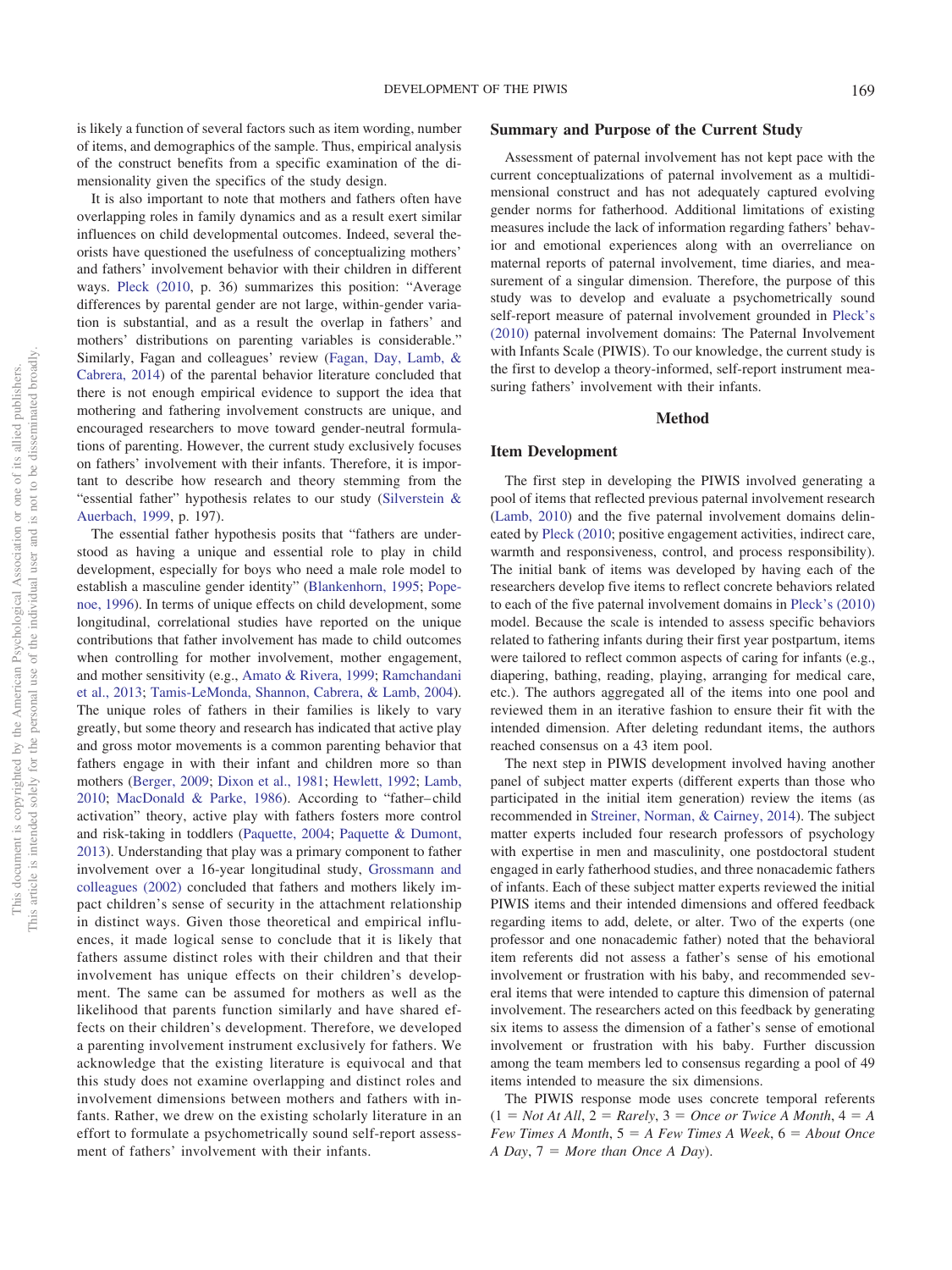#### **Participants and Procedures**

The study consists of different samples. The first sample (Sample 1) was used to explore and confirm the PIWIS' multidimensional internal structure, provide evidence of internal consistency  $(\alpha > .70)$ , and provide concurrent evidence of validity via theoretically consistent correlations with established covariates of general paternal involvement. The second sample (Sample 2) was used to provide evidence of moderate to strong (.50 to .80) 4-week test–retest reliability, given that the frequency of certain paternal involvement behaviors (e.g., feeding baby, taking baby to medical appointments, determining what media is appropriate for baby) should be expected to shift in response to the changing needs of one's partner and the child's rapid development at this early stage (see [Bianchi, Robinson, & Milkie, 2007;](#page-12-15) [Parke, 1996\)](#page-14-3).

Sample 1. Following approval by the Institutional Review Board (IRB), 456 fathers were recruited by Qualtrics Panels. Qualtrics Panels utilizes a database of potential participants that was developed with multiple sampling techniques (e.g., recruitment in over 15,000 mobile applications, in person recruitment, telephone sampling, and pay-per-click website recruitment) to recruit convenience samples for online research. The panel service identified potential participants in their database and provided them with a link to the survey and an invitation to participate. Inclusion criteria included being a father, cohabiting with the child's other parent, and living with an infant between the ages of 0 and 12 months ( $M = 6.86$ ,  $SD = 3.32$ ). To improve representativeness of the sample, participants were recruited from panels throughout the United States using quotas to match the racial diversity of the 2013 U.S. Census. All participants in Sample 1 were recruited by the Qualtrics Panels service.

In terms of demographics, fathers' mean age was 32.4 years old  $(SD = 5.3)$ . For 58.5% of the participants this was their first child, and 41.5% had previous children. 87.3% of the fathers worked full-time, 4.8% worked part-time, 1.5% were unemployed, 2.9% were stay-at-home fathers, 2.0% were students, 0.9% were disabled, and 0.7% indicated having an "other" employment status. 88.4% of the participants were married, 9.0% were partnered, 1.3% were single or dating, 0.2% were divorced, and 0.2% indicated having an "other" relationship status. Participants reported a mean household income of  $$86,432.46$  ( $SD = $52,673.02$ ), and reported spending a mean of  $54.8$  ( $SD = 54.2$ ) months in a relationship with the child's other parent. All of the participants self-identified as male, and 62.1% of their babies were reported to be male and 37.9% were reported to be female. Their ethnicity composition included 61.6% White/European American, 17.1% Hispanic/Latino, 12.9% Black/African American, 5.3% Asian/ Asian American, 1.1% Native American or American Indian, and 2.0% Biracial or Multiracial.

**Sample 2.** An additional sample  $(N = 57)$  was recruited in order to conduct 4-week test–retest analyses. Participants in Sample 2 were recruited in the community using advertisements at pediatricians' offices as well as online via social media including Facebook and Reddit. Inclusion criteria were the same as for Sample 1, with fathers' mean age of 33.5 years  $(SD = 5.5)$ , and babies' mean age of 11.2 weeks  $(SD = 7.2)$ . All participants identified as males and were cohabiting with the babies' mothers. Ethnicity composition included 79.3% White/European, 6.9% Asian/Asian American, 5.2% Biracial/Multiracial, 3.4% Hispanic/ Latino/a, 1.7% Black/African American, 1.7% "Other," and 1.7% declined to state their ethnicity. No other demographic information was collected in this sample, and these participants' scores were not included in any other analyses apart from test–retest reliability.

# **Measures**

**The Edinburgh Postnatal Depression Scale.** The Edinburgh Postnatal Depression Scale (EPDS; [Cox, Holden, & Sagovsky,](#page-12-16) [1987\)](#page-12-16) is a measure of postpartum depression. The scale consists of 10 items rated on a  $0-4$  Likert-type scale, with higher scores indicating more depressive symptoms. Due to the issue of managing participants' potential self-report of thoughts related to selfharm, one item ("The thought of harming myself has occurred to me") was omitted due to ethical concerns noted in the IRB application process. Full scale scores were determined by summing the remaining 9 items, resulting in a potential range of scores from 0 to 36. A sample item includes "In the past 7 days, I have blamed myself unnecessarily when things went wrong." Previous studies have shown the EPDS to have adequate internal consistency (Cronbach's alpha = .84) when completed by fathers of infants [\(Fisher, Kopelman, & O'Hara, 2012\)](#page-13-12). In this study, the obtained mean was  $0.9$  ( $SD = .56$ ) and Cronbach's alpha = .85.

**The Parenting Sense of Competence Scale.** (PSOC; [Gibaud-](#page-13-13)[Wallston & Wandersman, 1978\)](#page-13-13). The PSOC is measure of a parent's overall sense of competence in child rearing tasks [\(Ohan,](#page-13-14) [Leung, & Johnston, 2000\)](#page-13-14). The scale consists of 17 items rated on a Likert-type scale (1 = *Strongly Disagree*; 7 = *Strongly Agree*). For this study, we examined the Parental Satisfaction Subscale, which contains nine items. Scores on this subscale reflect one's satisfaction with parenting a young child, with higher scores indicating a greater sense of parenting competence. A sample item includes "Being a parent is manageable, and any problems are easily solved." Previous studies [\(Johnston & Mash, 1989\)](#page-13-15) have shown adequate internal consistency for the Paternal Satisfaction subscale (Cronbach's alpha = .75), and has shown significant positive correlations [\(Ohan et al., 2000;](#page-13-14)  $r = .37$ ,  $p < .01$ ) with measures of fathers' child rearing practices. In the current study, the obtained mean was  $3.9$  ( $SD = 1.3$ ) and the Cronbach's alpha = .92.

**The Self-Efficacy in Infant Care Scale.** (SEICS; [Froman &](#page-13-16) [Owen, 1989\)](#page-13-16). The SEICS is a measure of a parent's perceived ability to successfully and competently care for a baby's needs during the first 12 months of the infant's life. The scale consists of 40 items rated on a Likert-type scale  $(1 = \text{Strongly Disagree}, 5 =$ *Strongly Agree*). For this study, we used the13-item Health Skills subscale, to measure paternal self-efficacy in caring for an infant's health needs, with higher scores indicating higher self-efficacy to care for an infant. A sample question from the Health Skills subscale includes "I am confident that I am able to decide when I should give my baby a tepid sponge when she/he has a fever." Previous studies [\(Prasopkittikun, Tilokskulchai, Sinsuksai, & Sit](#page-14-21)[thimongkol, 2006\)](#page-14-21) of the Health Skills subscale have shown adequate internal consistency (Cronbach's alpha  $=$  .89), and construct validity with fathers involvement was determined via regression analyses showing that this scale showed positive correlations with age and number of children [\(Froman & Owen, 1989\)](#page-13-16). In this study, the obtained mean score was  $3.8$  ( $SD = .9$ ) and the Cronbach's  $alpha = .94$ .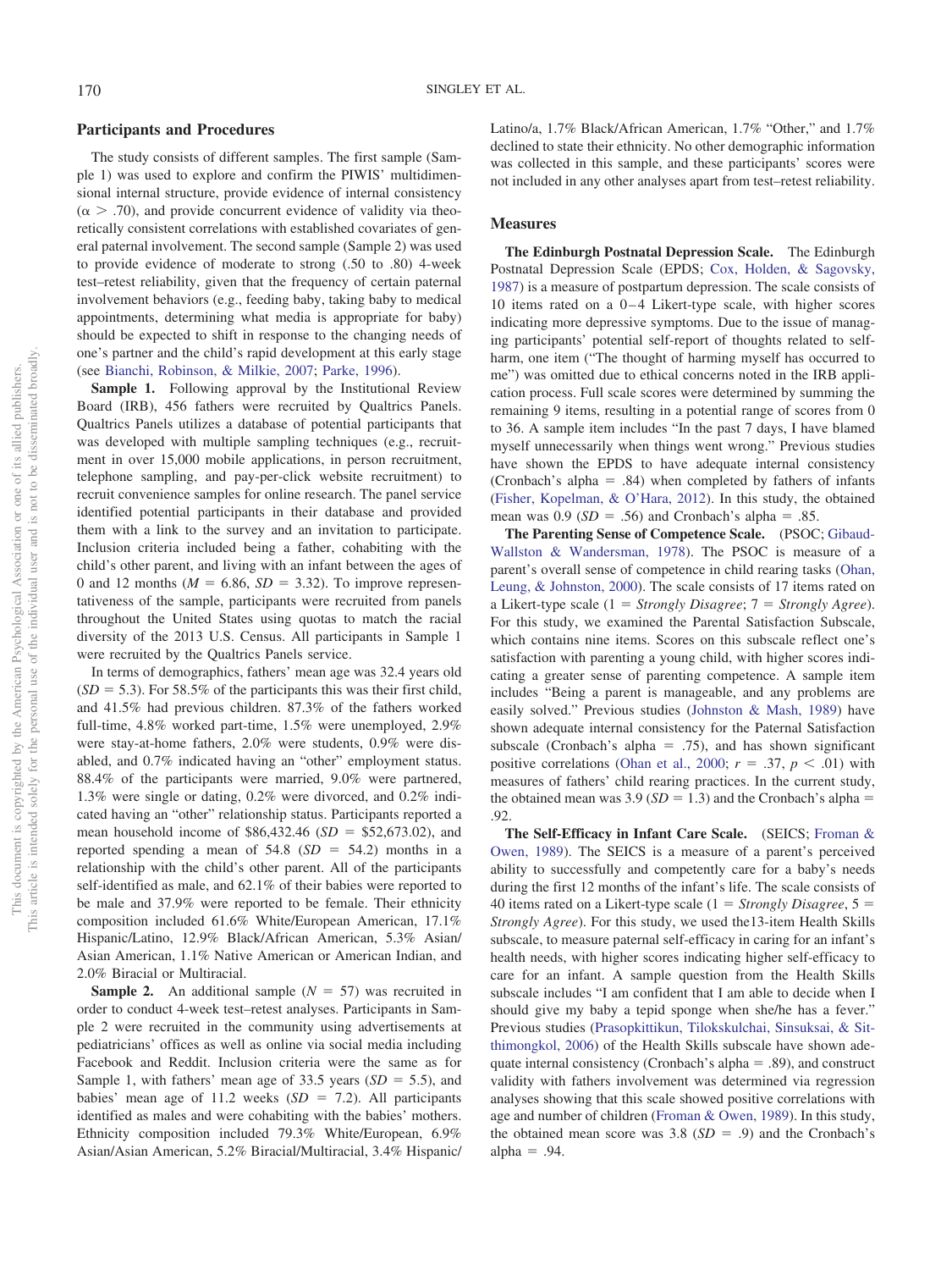**Satisfaction With Life Scale.** (SWLS; [Diener, Emmons, Larsen,](#page-12-17) [& Griffin, 1985\)](#page-12-17). The SWLS is a measure of an individual's evaluation of satisfaction with his or her life. The scale consists of 5 items rated on a Likert-type scale (1–7; 1 = Strongly Disagree; 7 = *Strongly Agree*) and shows convergent validity with [Camp](#page-12-18)[bell, Converse, and Rodgers' \(1976\)](#page-12-18) Semantic Differential Scale of life satisfaction  $(r = .75)$ , with higher scores indicating more satisfaction with one's life. A sample item includes "In most ways, my life is close to my ideal." Previous studies [\(Pavot, Diener, & Suh, 1998\)](#page-14-22) have shown the SWLS to have high internal consistency (Cronbach's alpha  $= .91$ ). In this study, the obtained mean score was  $5.5$  ( $SD = 1.1$ ) and the Cronbach's alpha =  $.88$ .

**Gender Role Conflict Scale.** (GRCS; [O'Neil, Helms, Gable,](#page-13-17) [David, & Wrightsman, 1986\)](#page-13-17). The GRCS Scale consists of 37 items that assess the extent to which men experience stress related to conflict with traditional masculine gender roles. The response mode ranges from  $6 =$  *Strongly Agree* to  $1 =$  *Strongly Disagree*), and higher scores reflect a higher level of conflict experienced when violating traditional masculine gender roles. For this study, we used only the Restrictive Emotionality and Conflicts Between Work and Leisure—Family Relations subscales with 8 and 6 items, respectively. Previous research [\(O'Neil et al., 1986\)](#page-13-17) has shown the Restrictive Emotionality subscale (Cronbach's alpha  $= .82$ ) and the Conflicts Between Work and Leisure—Family Relations subscale (Cronbach's al $pha = .75$ ) to have adequate internal consistency. In this study, the obtained mean score was  $3.4$  ( $SD = 1.3$ ) and the Cronbach's  $alpha = .95$ .

**Multidimensional Scale of Perceived Social Support.** (MSPSS; [Zimet, Dahlem, Zimet, & Farley, 1988\)](#page-15-0). The MSPSS is a 16-item self-report scale that assesses respondents' perceived availability of social supports from friends, family, military peers, and intimate partners. MSPSS items are rated on a 7-point Likert-type scale  $(1 = \text{very strongly disagree to } 7 = \text{very strongly agree}).$  A sample item from the family support subscale is "I get the emotional help and support I need from my family." The MSPSS full-scale score has shown adequate internal consistency reliability in previous studies with a [McDonald's \(1999\)](#page-13-18) omega hierarchical coefficient of .87 [\(Osman, Lamis,](#page-14-23) [Freedenthal, Gutierrez, & McNaughton-Cassill, 2014\)](#page-14-23). In this study, we did not include the military peers subscale, resulting in 12 items. In this study, the obtained mean score was 5.5  $(SD = 1.1)$  with Cronbach's alpha = .94.

Parental Alliance Inventory. (PAI; [Abidin & Brunner, 1995\)](#page-12-19). The PAI is 20-item self-report survey to assess the degree to which parents believe that they have a sound working relationship with their child's other parent. The response mode ranges from  $5 =$ *Strongly Agree* to  $1 =$  *Strongly Disagree*, with higher scores reflecting a relatively higher perception of a good working relationship with their child's other parent. An example item includes "My child's other parent makes my job of being a parent easier." In previous studies, the PAI had demonstrated adequate internal consistency (Cronbach's alpha  $= .97$ ), and has also been shown to have significant positive correlations with fathers' warm parenting style with their children [\(Abidin & Brunner, 1995\)](#page-12-19). In this study, the obtained mean score was  $4.3$  ( $SD = .6$ ) and Cronbach's  $alpha = .95$ .

## **Data Analysis**

All 456 participants in Sample 1 were used to examine the PIWIS' concurrent evidence of validity. Sample 1 was split into Subsample A and Subsample B to facilitate factor analyses using independent samples [\(Worthington & Whittaker, 2006\)](#page-14-24). Two hundred fifty Sample 1 participants were randomly selected to create Subsample A; the remaining 206 participants composed Subsample B.

**Sample 1, Subsample A.** SPSS (Version 20) was used to conduct a series of exploratory factor analyses (EFAs) on Subsample A to explore the initial factor structure of the instrument. We first conducted an EFA using principal axis factor (PAF) extraction and direct oblimin (oblique) rotation. One thousand random parallel analysis data sets were then computed. Parallel analysis and examination of scree plot were then used to arrive at a factor solution. Empirical (e.g., item loadings) and conceptual (e.g., theoretical alignment) criteria were then used to select items for the final version of the instrument. Next, a final EFA on the refined set of items was conducted, and internal consistency coefficients for all subscales calculated.

**Sample 1, Subsample B.** We used a series of CFAs on Subsample B to confirm the factor structure and determine the internal consistency of the instrument [\(Worthington & Whittaker, 2006\)](#page-14-24). Four competing measurement models (i.e., one-factor, five-factor oblique, second-order, bifactor) were tested. Because items were measured on 7-point ordinal scales, we treated them as categorical variables and used the robust weighted least squares estimator. Model fit was evaluated using the Root Mean Square Error of Approximation (RMSEA), Comparative Fit Index (CFI), Tucker-Lewis Index (TLI), and Weighted Root Mean Square Residual (WRMR; [Hu & Bentler, 1999;](#page-13-19) [Weston & Gore, 2006;](#page-14-25) [Yu &](#page-15-1) [Muthen, 2002\)](#page-15-1). According to [Weston and Gore \(2006\),](#page-14-25) the criteria for fit are as follows: CFI and TLI  $> .95$  for good fit and  $> .90$  for acceptable fit; and RMSEA  $\le$  .06 for good fit and  $\le$  .10 for acceptable fit. According to [Yu and Muthen \(2002\),](#page-15-1) values close to or below 1.0 for the WRMR indicate good fit.

**Sample 1, Subsample A and Subsample B combined.** To examine concurrent evidence of validity for the PIWIS subscale scores, we examined the correlations between the five PIWIS subscale scores and the scores of instruments measuring theoretically related constructs. Previous research has shown that fathers' involvement with their babies and young children is positively correlated with reported social support [\(Bronte-Tinkew et al., 2007\)](#page-12-4), parenting self-efficacy [\(P. K. Coleman & Karraker, 2003\)](#page-12-20), the parental alliance [\(Isacco et al., 2010\)](#page-13-1), parenting satisfaction [\(Cole & Sin](#page-12-21)[gley, 2015\)](#page-12-21), and overall life satisfaction [\(Goeke-Morey & Cum](#page-13-20)[mings, 2007\)](#page-13-20). Studies have also reported negative correlations between paternal involvement with infants and fathers' selfreported depression [\(Bronte-Tinkew et al., 2007\)](#page-12-4) and gender role conflict [\(Levant & Pollack, 1995\)](#page-13-21). Although these seven criterion variables have been found to relate to overall paternal involvement, the literature does not provide clear theoretical or empirical guidance on how the specific dimensions of paternal involvement measured by the PIWIS should correlate with these seven criterion variables. Therefore, to remain consistent with the literature on overall paternal involvement, we hypothesized positive correlations between the five PIWIS subscales and self-efficacy, parenting alliance, social support, life satisfaction, and parenting satisfaction. We also hypothesized negative correlations between the five PIWIS subscales and gender role conflict and depression.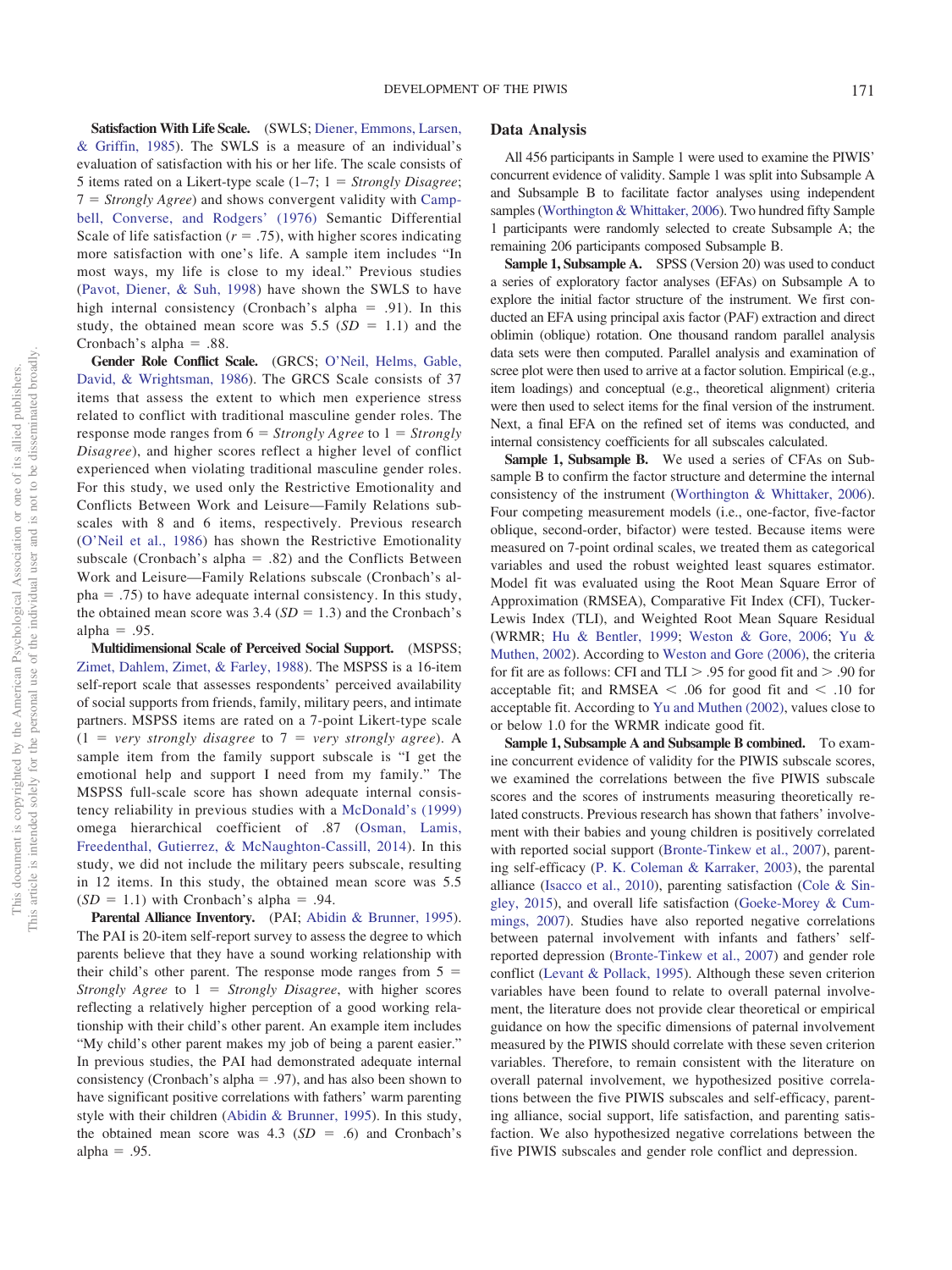Sample 2. To assess the temporal stability of PIWIS subscale scores, test–retest reliability was calculated for a subset  $(N = 57)$  of participants who completed the PIWIS four weeks after the initial administration.

Study and consent procedures were approved in accordance with Chatham University's Institutional Review Board, project # 1596, title "Toward a Unified Model of Men's Adjustment to Fatherhood."

#### **Results**

#### **Exploratory Factor Analysis**

Eigenvalues for the first five factors were higher in the actual data set (i.e., 11.27, 9.39, 2.69, 1.91, 1.74, 1.28) than in the parallel analysis (i.e., 1.99, 1.89, 1.81, 1.72, 1.69, 1.64). These results and the scree plot supported a five-factor solution.

Approximate simple structure is demonstrated when each factor is composed of several (i.e.,  $\geq$  3) items that load  $\geq$  .32 on the primary factor, load  $\leq .32$  on the other factors, and load at least .15 higher on the primary factor than on the other factors [\(Worthington & Whittaker, 2006\)](#page-14-24). Examination of the pattern coefficients (see [Table 1\)](#page-6-0) revealed that at least 3 items loaded on each of the five factors based on these item retention criteria. The initial variance accounted for by the five factors (55.10% in total) was as follows: 22.99%, 19.17%, 5.48%, 3.90%, and 3.54%. The first factor primarily consisted of items from Pleck's Positive Engagement dimension (i.e., "Positive Engagement"). The second factor consisted of items from the Indirect Care dimension (i.e., "Indirect Care"). The third factor primarily consisted of negatively keyed items from the Emotional Involvement dimension (i.e., "Frustration"). These Frustration items were reverse-coded in all subsequent analyses to retain consistency of valence with the other items, such that higher scores on the Frustration items indicate less self-reported frustration. The fourth factor consisted of items from the Warmth and Emotional Involvement dimensions ("Warmth & Attunement"). The fifth factor consisted of items from the Control and Process Responsibility dimensions (i.e., "Control & Process Responsibility"). Use of varimax (orthogonal) rotation resulted in a similar pattern of item loadings. In summary, although items were initially generated to measure six theoretical dimensions, these factor analysis results indicate that is it more empirically sound to conceptualize these items as measuring five theoretical dimensions. Such an outcome is common in scale development (e.g., [Lewis & Neville, 2015\)](#page-13-22), and demonstrates the cyclical nature of how theory guides measurement and vice versa.

Regarding item retention, we sought to create a measure that minimizes participant burden, aligns with the guiding theory of the instrument, and provides coverage of the breadth of the content domain defined by the six dimensions (i.e., [Pleck's,](#page-14-12) [2010](#page-14-12) dimensions plus emotional involvement/frustration). Fourteen items were dropped to create the final version of the instrument (i.e., PIWIS-35), as follows. First, seven items that failed to meet the above item retention criteria were dropped. Second, a Control item ("Running errands while your baby is with you") that attempted to load inversely onto the Indirect Care factor was dropped due to inadequate conceptual consistency with other items on the factor [\(Worthington & Whittaker,](#page-14-24)

[2006\)](#page-14-24). Third, a Warmth item ("Playing with your baby") was dropped because it was redundant with a stronger loading item ("Interactive playing with your baby [e.g., "using stuffed animals or other toys]") on the Warmth & Attunement factor [\(Clark & Watson, 1995\)](#page-12-22). Fourth, two Warmth items ("Your baby becomes calmer when you attempt to soothe her/him"; "Feeling that your baby is attached to you") were dropped from the Warmth & Attunement factor because the items did not measure the father's self-report behavior, the construct of interest (i.e., these items contained construct-irrelevant variance; [American Educational Research Association, American Psy](#page-12-23)[chological Association, & National Council on Measurement in](#page-12-23) [Education, 2014\)](#page-12-23). Fifth, a Control item ("Monitoring your baby while also doing other activities in the house") was dropped from the Warmth & Attunement factor due to inadequate conceptual consistency with other items on the factor. Sixth, a Process Responsibility item ("Monitoring safety information regarding what toys are appropriate/safe for your baby") and a Control item ("Decision making for establishing systems regarding your baby's safety **[**choosing car seat, cabinet latches, baby gates, gauging appropriateness of toys, etc.]") were dropped from the Control & Process Responsibility factor because they were redundant with an existing item ("Determining which toys/play objects are appropriate for baby") on the Control & Process Responsibility factor that was less prone to cross-loading on other factors.

A new EFA using PAF extraction and direct oblimin (oblique) rotation was conducted on this refined set of 35 items. The initial variance accounted for by the five factors (58.53% in total) was as follows: 26.05%, 16.70%, 6.88%, 4.66%, and 4.23%. All items loaded on their respective factors and met item retention criteria. [Table 2](#page-7-0) presents the factor loadings, initial communality estimates, corrected item-total correlations, *M*, and *SD* for the items, as well as the *M*, *SD*, internal consistency, and factor intercorrelations of the five factors. Internal consistency estimates ranged from  $\alpha = .81$  to  $\alpha =$ .92. Factor intercorrelations highlight that some factors are positively correlated whereas others are inversely correlated, suggesting that neither a second-order model nor a bifactor model are likely to account for the covariation of the items. A copy of the PIWIS is provided in the [Appendix.](#page-15-2)

#### **Confirmatory Factor Analysis**

Both the bifactor model and second-order models did not produce interpretable results: The second-order model produced a latent variable covariance matrix that was not positive definite, and the bifactor model did not converge. This makes sense in light of the mix of positive and negative factor intercorrelations found with Subsample A. Given that the bifactor model did not converge, we ran the bifactor model using all 456 participants of Sample 1. The bifactor model converged and demonstrated poor fit,  $\chi^2$ [525] = 3904.02, *p* < .001; RMSEA = .12 [90% CI of .115, .122], CFI = .84, TLI = .82,  $WRMR = 2.51$ .

The unidimensional model demonstrated poor fit,  $\chi^2$ [560] = 3311.47,  $p < .001$ ; RMSEA = .15 [90% CI of .15, .16], CFI = .72, TLI = .71, WRMR = 2.67. The five-factor oblique model demonstrated adequate fit,  $\chi^2$ [550] = 1339.99, *p* < .001; RM- $SEA = .08$  [90% CI of .08, .09], CFI = .92, TLI = .91, WRMR =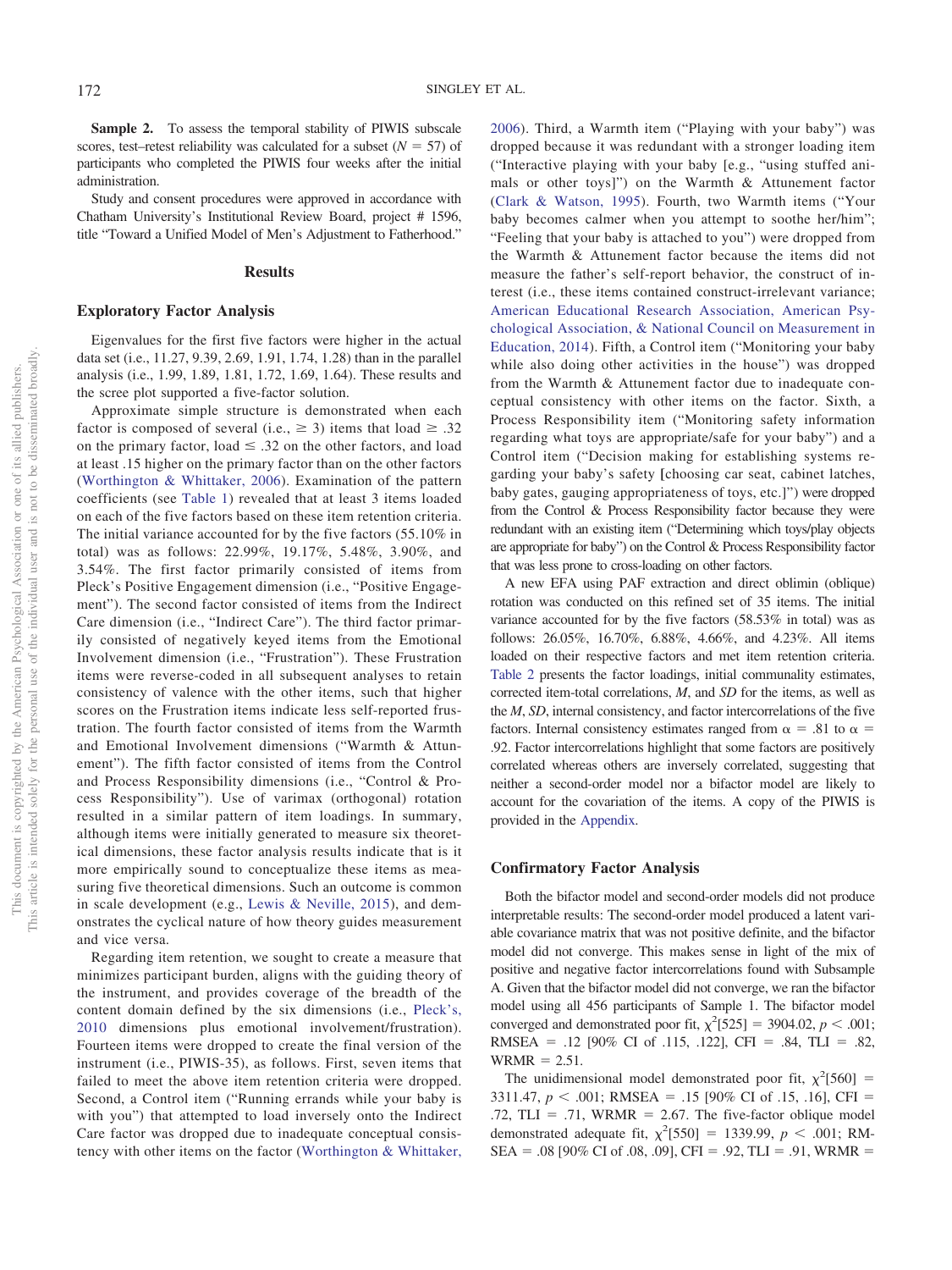<span id="page-6-0"></span>Table 1

*Factor Loadings for Five-Factor Exploratory Factor Analysis of the 49 PIWIS Items*

|                                                                                             |        | Factor |        |        |            |
|---------------------------------------------------------------------------------------------|--------|--------|--------|--------|------------|
| Item                                                                                        | PE     | IC     | F      | WA     | <b>CPR</b> |
| PIWIS2 Changing your baby's diaper                                                          | .59    | $-.11$ | .05    | .22    | $-.07$     |
| <b>PIWIS7 Burping your baby</b>                                                             | .56    | $-.01$ | $-.07$ | .04    | $-.14$     |
| PIWIS8 Putting your baby down for nap/sleep                                                 | .51    | $-.17$ | .00    | .18    | $-.32$     |
| <b>PIWIS11 Feeding your baby</b>                                                            | .48    | $-.03$ | .04    | .19    | $-.14$     |
| <b>PIWIS1 Bathing your baby</b>                                                             | .47    | .27    | $-.15$ | $-.10$ | $-.16$     |
| <b>PIWIS4 Reading to/with your baby</b>                                                     | .45    | .19    | .01    | .11    | $-.07$     |
| PIWIS9 Waking up during the night to take care of your baby                                 | .42    | .24    | $-.11$ | .09    | $-.20$     |
| <b>PIWIS5 Swaddling your baby</b>                                                           | .40    | .25    | $-.10$ | .03    | $-.02$     |
| PIWIS31 Taking your baby to/picking up from child care                                      | .21    | .75    | .07    | $-.09$ | .13        |
| PIWIS45 Arranging for child care (e.g., babysitter, day care)                               | .20    | .66    | $-.02$ | $-.20$ | .00        |
| PIWIS32 Taking your baby to medical appointments                                            | .06    | .59    | $-.17$ | $-.17$ | $-.10$     |
| PIWIS44 Arranging for your baby to attend medical care visits                               | $-.15$ | .58    | $-.07$ | $-.10$ | $-.41$     |
| PIWIS43 Setting appointments for your baby's medical care                                   | $-.15$ | .56    | $-.07$ | $-.09$ | $-.44$     |
| PIWIS46 Determining when your baby needs new clothes because s/he has outgrown them         | .06    | .50    | $-.15$ | $-.16$ | $-.36$     |
| PIWIS30 Bringing your baby along with you to one of your own leisure activities away        |        |        |        |        |            |
| from home                                                                                   | $-.06$ | .47    | $-.20$ | .26    | $-.15$     |
| PIWIS26 Feeling jealous of your partner's connection with your baby*                        | $-.01$ | $-.07$ | .80    | .18    | $-.07$     |
| PIWIS22 Feeling frustrated when caring for your baby*                                       | $-.04$ | .20    | .78    | .13    | .03        |
| PIWIS27 Giving your baby to your partner or other caregiver when your baby is               |        |        |        |        |            |
| $crying^*$                                                                                  | $-.02$ | .08    | .68    | $-.06$ | $-.16$     |
| PIWIS13 Feeling resentful of your baby due to increased responsibilities*                   | .05    | $-.23$ | .56    | .15    | .01        |
| PIWIS14 Running errands while your baby is with you                                         | .14    | .26    | $-.37$ | .14    | $-.09$     |
| <b>PIWIS18 Kissing your baby</b>                                                            | .05    | .07    | .08    | .87    | .10        |
| PIWIS20 Feeling close to your baby                                                          | $-.06$ | $-.08$ | .03    | .79    | $-.04$     |
| <b>PIWIS24 Smiling at your baby</b>                                                         | $-.03$ | $-.07$ | .03    | .78    | .03        |
| PIWIS19 Responding to your baby's facial expressions so that s/he can see your              |        |        |        |        |            |
| response                                                                                    | .02    | $-.09$ | .06    | .78    | $-.01$     |
| PIWIS28 Feeling that your involvement with your baby is important                           | .00    | $-.05$ | .09    | .75    | .01        |
| PIWIS17 Interactive playing with your baby (e.g., using stuffed animals or other toys       | .06    | .13    | .02    | .72    | .02        |
| PIWIS23 Laughing with your baby                                                             | $-.12$ | .00    | .06    | .72    | $-.11$     |
| PIWIS10 Hugging your baby                                                                   | .19    | .01    | .08    | .66    | .08        |
| PIWIS12 Missing your baby when you are not with her/him                                     | .06    | .08    | $-.01$ | .63    | .04        |
| PIWIS3 Playing with your baby                                                               | .24    | $-.15$ | .05    | .59    | $-.01$     |
| PIWIS6 Talking to your baby                                                                 | .21    | $-.20$ | .06    | .58    | .11        |
| PIWIS29 Your baby becomes calmer when you attempt to soothe her/him                         | $-.05$ | .05    | .04    | .58    | $-.14$     |
| PIWIS21 Feeling that your baby is attached to you                                           | $-.08$ | $-.06$ | $-.02$ | .57    | $-.04$     |
| PIWIS16 Soothing your baby when s/he is crying                                              | .27    | .10    | $-.15$ | .56    | .04        |
| PIWIS25 Monitoring your baby while also doing other activities in the house                 | .17    | $-.20$ | $-.09$ | .47    | $-.14$     |
| PIWIS42 Making decisions regarding your baby's well-being                                   | $-.01$ | $-.20$ | .01    | .06    | -.69       |
| PIWIS35 Monitoring safety information regarding what toys are appropriate/safe for your     |        |        |        |        |            |
| baby                                                                                        | $-.06$ | .20    | .04    | .06    | $-.67$     |
| PIWIS39 Setting your baby's general schedule/activities                                     | .05    | .07    | $-.04$ | .04    | $-.65$     |
| PIWIS47 Determining which toys/play objects are appropriate for baby                        | .08    | .10    | .00    | $-.05$ | -.65       |
| PIWIS48 Anticipating specific ways (monitoring health, availability of clothes, have        |        |        |        |        |            |
| proper amount/type of food, etc.) to assure that your baby's needs will be taken            |        |        |        |        |            |
| care of                                                                                     | .22    | $-.09$ | $-.01$ | $-.09$ | -.65       |
| PIWIS34 Decision making for establishing systems regarding your baby's safety (choosing     |        |        |        |        |            |
| car seat, cabinet latches, baby gates, gauging appropriateness of toys, etc.)               | $-.04$ | .20    | $-.05$ | .04    | $-.60$     |
| PIWIS37 Determining what media (TV, DVD's, music) is appropriate for your baby              | $-.02$ | .20    | .16    | .05    | $-.60$     |
| PIWIS36 Determining when to feed your baby                                                  | .23    | $-.13$ | .09    | .02    | $-.57$     |
| PIWIS40 Knowing what foods (milk, formula, soft food) to give your baby and how             |        |        |        |        |            |
| much s/he eats                                                                              | .21    | $-.09$ | .15    | .00    | $-.53$     |
| PIWIS41 Making decisions regarding your baby's medical care (e.g., selecting a pediatrician |        |        |        |        |            |
| or which vaccinations to have administered)                                                 | $-.02$ | .33    | $-.10$ | $-.07$ | $-.52$     |
| PIWIS49 Discuss the division of parenting responsibilities with your partner                | .14    | .14    | $-.05$ | $-.05$ | -.48       |
| PIWIS38 Buying new goods (toys, furniture, bottles, media, etc.) for your baby              | $-.04$ | .44    | $-.10$ | .01    | $-.46$     |
| PIWIS33 Choosing play activities for your baby                                              | .15    | $-.05$ | $-.01$ | .16    | $-.43$     |
| PIWIS15 Taking direct action to prevent harm to your baby                                   | $-.04$ | $-.03$ | $-.15$ | .21    | $-.32$     |

*Note*. Results of exploratory factor analysis using principal axis factor extraction with oblique rotation (direct oblimin) when five factors were specified for extraction.  $N = 250$ . Bold loadings indicate the strongest factor loadings for each item that met established item retention criteria. Bold items indicate items retained for the PIWIS-35. PIWIS = Paternal Involvement With Infants Scale; PE = Positive Engagement; IC = Indirect Control; F = Frustration;  $WA = Warmth & Attunement; CPR = Control & Process Responsibility.$ <br>\* Peverse scored items Reverse-scored items.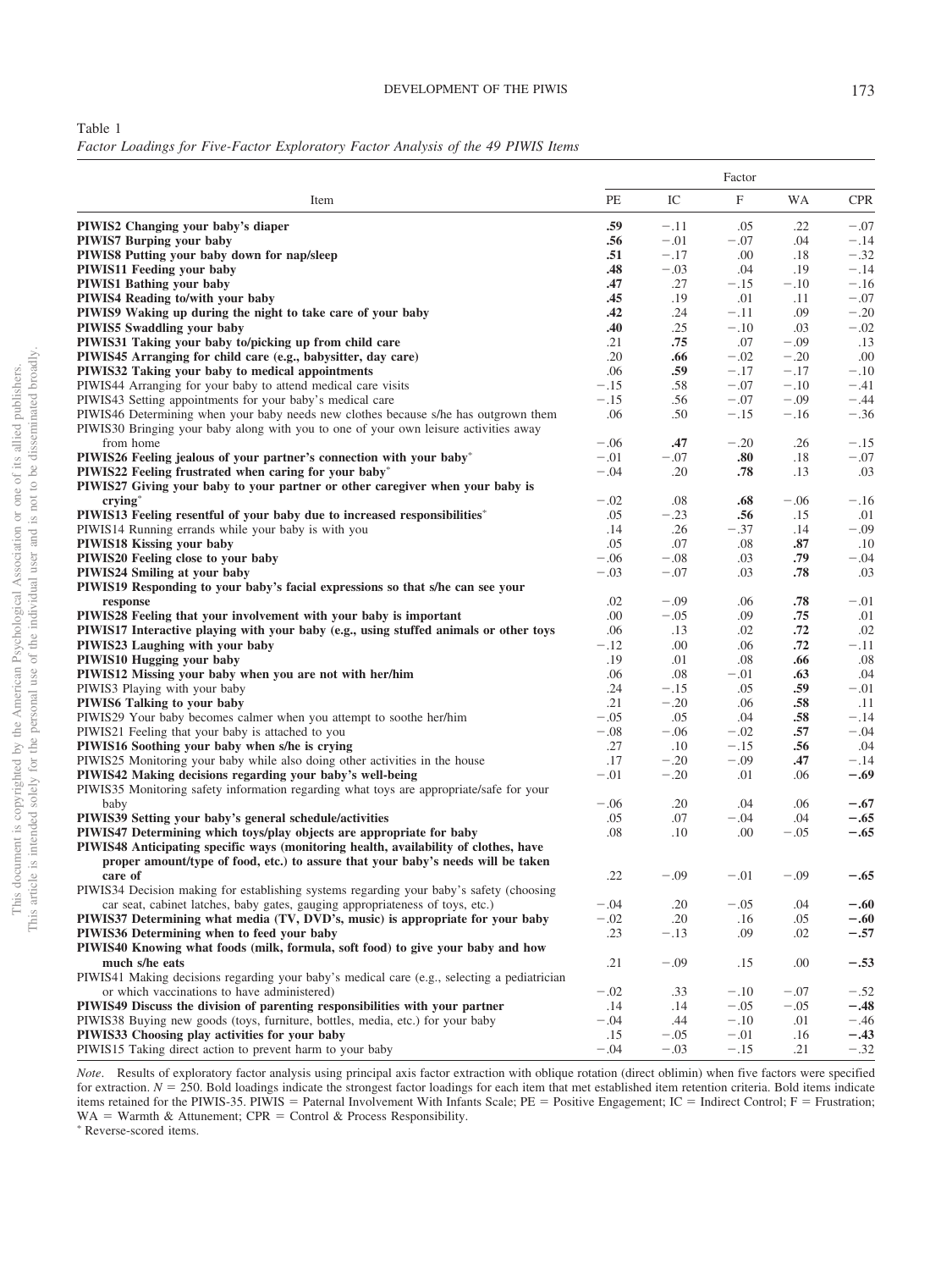## 174 SINGLEY ET AL.

### <span id="page-7-0"></span>Table 2

*Items, Factor Loadings, Initial Communality Estimates, Corrected Item-Total Correlations, Means, Standard Deviations, Factor Internal Consistency, and Factor Intercorrelations for the PIWIS-35*

|                                                                                                                                |        |        |        |           | Sample 1 ( $N = 250$ ) |                |                |      |      |
|--------------------------------------------------------------------------------------------------------------------------------|--------|--------|--------|-----------|------------------------|----------------|----------------|------|------|
| Item                                                                                                                           | PE     | IC     | F      | <b>WA</b> | <b>CPR</b>             | h <sup>2</sup> | Item-total $r$ | М    | SD   |
| 7 Burping your baby                                                                                                            | .71    | $-.09$ | $-.04$ | $-.04$    | .02                    | .54            | .46            | 5.88 | 1.52 |
| 2 Changing your baby's diaper                                                                                                  | .57    | $-.13$ | .07    | .21       | .04                    | .61            | .55            | 6.23 | 1.20 |
| 8 Putting your baby down for nap/sleep                                                                                         | .51    | $-.15$ | .03    | .15       | .28                    | .44            | .63            | 6.04 | 1.14 |
| 4 Reading to/with your baby                                                                                                    | .50    | .16    | .04    | .08       | .03                    | .52            | .46            | 5.43 | 1.44 |
| 9 Waking up during the night to take care of your baby                                                                         | .50    | .16    | $-.09$ | .04       | .17                    | .55            | .51            | 5.38 | 1.56 |
| 5 Swaddling your baby                                                                                                          | .49    | .21    | $-.07$ | $-.01$    | $-.01$                 | .43            | .34            | 5.32 | 1.86 |
| 11 Feeding your baby                                                                                                           | .48    | $-.03$ | .07    | .16       | .14                    | .57            | .54            | 6.02 | 1.37 |
| 1 Bathing your baby                                                                                                            | .45    | .23    | $-.14$ | $-.10$    | .20                    | .54            | .38            | 4.99 | 1.34 |
| 31 Taking your baby to/picking up from child care                                                                              | .08    | .90    | .08    | .03       | $-.06$                 | .65            | .16            | 3.81 | 2.31 |
| 45 Arranging for child care (e.g., babysitter, day care)                                                                       | .08    | .69    | $-.05$ | $-.12$    | .12                    | .67            | .14            | 3.76 | 2.01 |
| 32 Taking your baby to medical appointments                                                                                    | .02    | .57    | $-.20$ | $-.14$    | .20                    | .58            | .09            | 3.87 | 1.57 |
| 26 Feeling jealous of your partner's connection with your baby*                                                                | .02    | $-.10$ | .84    | .08       | .00                    | .68            | .20            | 4.87 | 2.23 |
| 22 Feeling frustrated when caring for your baby*                                                                               | $-.04$ | .16    | .79    | .06       | $-.06$                 | .55            | .17            | 4.09 | 2.19 |
| 27 Giving your baby to your partner or other caregiver when                                                                    |        |        |        |           |                        |                |                |      |      |
| your baby is crying*                                                                                                           | .01    | .06    | .70    | $-.12$    | .08                    | .44            | .17            | 3.44 | 1.92 |
| 13 Feeling resentful of your baby due to increased                                                                             |        |        |        |           |                        |                |                |      |      |
| responsibilities*                                                                                                              | $-.02$ | $-.19$ | .52    | .15       | $-.03$                 | .55            | .13            | 4.60 | 2.28 |
| 18 Kissing your baby                                                                                                           | .04    | .03    | .03    | .88       | $-.05$                 | .78            | .54            | 6.58 | .87  |
| 19 Responding to your baby's facial expressions so that s/he                                                                   |        |        |        |           |                        |                |                |      |      |
| can see your response                                                                                                          | $-.03$ | $-.10$ | .02    | .79       | .07                    | .77            | .50            | 6.50 | .86  |
| 24 Smiling at your baby                                                                                                        | $-.05$ | $-.08$ | .02    | .77       | .01                    | .65            | .43            | 6.54 | .94  |
| 20 Feeling close to your baby                                                                                                  | $-.07$ | $-.10$ | .00    | .76       | .09                    | .70            | .47            | 6.58 | .81  |
| 17 Interactive playing with your baby (e.g., using stuffed                                                                     |        |        |        |           |                        |                |                |      |      |
| animals or other toys                                                                                                          | $-.01$ | .15    | $-.02$ | .75       | .04                    | .63            | .51            | 6.30 | 1.05 |
| 23 Laughing with your baby                                                                                                     | $-.14$ | .02    | .04    | .72       | .13                    | .62            | .45            | 6.44 | .99  |
| 28 Feeling that your involvement with your baby is important                                                                   | .00    | $-.09$ | .07    | .71       | .03                    | .59            | .46            | 6.38 | 1.01 |
| 10 Hugging your baby                                                                                                           | .15    | .02    | .07    | .67       | $-.05$                 | .64            | .50            | 6.55 | .97  |
| 12 Missing your baby when you are not with her/him                                                                             | .10    | .06    | $-.01$ | .62       | $-.04$                 | .51            | .42            | 6.19 | 1.17 |
| 6 Talking to your baby                                                                                                         | .22    | $-.23$ | .08    | .55       | $-.13$                 | .61            | .37            | 6.59 | .84  |
| 16 Soothing your baby when s/he is crying                                                                                      | .29    | .04    | $-.17$ | .54       | $-.01$                 | .57            | .49            | 6.30 | 1.08 |
| 47 Determining which toys/play objects are appropriate for                                                                     |        |        |        |           |                        |                |                |      |      |
| baby                                                                                                                           | $-.11$ | .17    | $-.06$ | .03       | .77                    | .63            | .49            | 4.99 | 1.49 |
| 39 Setting your baby's general schedule/activities                                                                             | $-.02$ | .06    | $-.08$ | .04       | .71                    | .58            | .51            | 5.23 | 1.38 |
| 48 Anticipating specific ways (monitoring health, availability of<br>clothes, have proper amount/type of food, etc.) to assure |        |        |        |           |                        |                |                |      |      |
| that your baby's needs will be taken care of                                                                                   | .09    | $-.03$ | $-.04$ | $-.05$    | .71                    | .60            | .52            | 5.32 | 1.35 |
| 42 Making decisions regarding your baby's well-being                                                                           | $-.04$ | $-.15$ | .01    | .06       | .66                    | .43            | .45            | 5.90 | 1.22 |
| 37 Determining what media (TV, DVD's, music) is appropriate                                                                    |        |        |        |           |                        |                |                |      |      |
| for your baby                                                                                                                  | $-.01$ | .20    | .12    | .05       | .56                    | .56            | .49            | 5.26 | 1.67 |
| 36 Determining when to feed your baby                                                                                          | .21    | $-.12$ | .08    | $-.01$    | .55                    | .52            | .53            | 5.70 | 1.46 |
| 40 Knowing what foods (milk, formula, soft food) to give your                                                                  |        |        |        |           |                        |                |                |      |      |
| baby and how much s/he eats                                                                                                    | .19    | $-.13$ | .15    | $-.04$    | .53                    | .53            | .50            | 5.80 | 1.26 |
| 49 Discuss the division of parenting responsibilities with your                                                                |        |        |        |           |                        |                |                |      |      |
| partner                                                                                                                        | .11    | .16    | $-.08$ | $-.02$    | .47                    | .46            | .41            | 4.98 | 1.54 |
| 33 Choosing play activities for your baby                                                                                      | .08    | .04    | $-.01$ | .18       | .45                    | .47            | .49            | 5.78 | 1.21 |
| Factor Mean                                                                                                                    | 5.66   | 3.81   | 4.25   | 6.45      | 5.44                   |                |                |      |      |
| <b>Factor Standard Deviation</b>                                                                                               | .96    | 1.72   | 1.73   | .73       | .96                    |                |                |      |      |
| Factor Internal Consistency (Cronbach Alpha)                                                                                   | .82    | .83    | .81    | .92       | .86                    |                |                |      |      |
| PE Interfactor Correlations                                                                                                    | 1.00   |        |        |           |                        |                |                |      |      |
| IC Interfactor Correlations                                                                                                    | .17    | 1.00   |        |           |                        |                |                |      |      |
| F Interfactor Correlations                                                                                                     | $-.09$ | $-.27$ | 1.00   |           |                        |                |                |      |      |
| WA Interfactor Correlations                                                                                                    | .38    | $-.26$ | .27    | 1.00      |                        |                |                |      |      |
| <b>CPR</b> Interfactor Correlations                                                                                            | .47    | .21    | .01    | .23       | 1.00                   |                |                |      |      |

*Note.* Results of exploratory factor analyses using principal axis factor extraction with oblique rotation (direct oblimin) when five factors were specified for extraction. Bold loadings indicate the strongest factor loadings for each item that met established item retention criteria. PE = Positive Engagement;  $IC = Indirect Control; F = Frustration; WA = Warmth & Attunement; CPR = Control & Process Responsibility.$ 

1.46. These CFA results suggest that the PIWIS-35 best conforms to the five-factor oblique structure identified by the EFA. Standardized factor loadings of the five-factor oblique model ranged from .42 to .91, internal consistency estimates ranged from  $\alpha$  =

.77 to  $\alpha$  = .92, and factor intercorrelations ranged from  $-.57$  to .81 (see [Table 3\)](#page-8-0). In summary, results from Subsample A and Subsample B support the internal consistency of the five subscales and provide structural evidence of validity.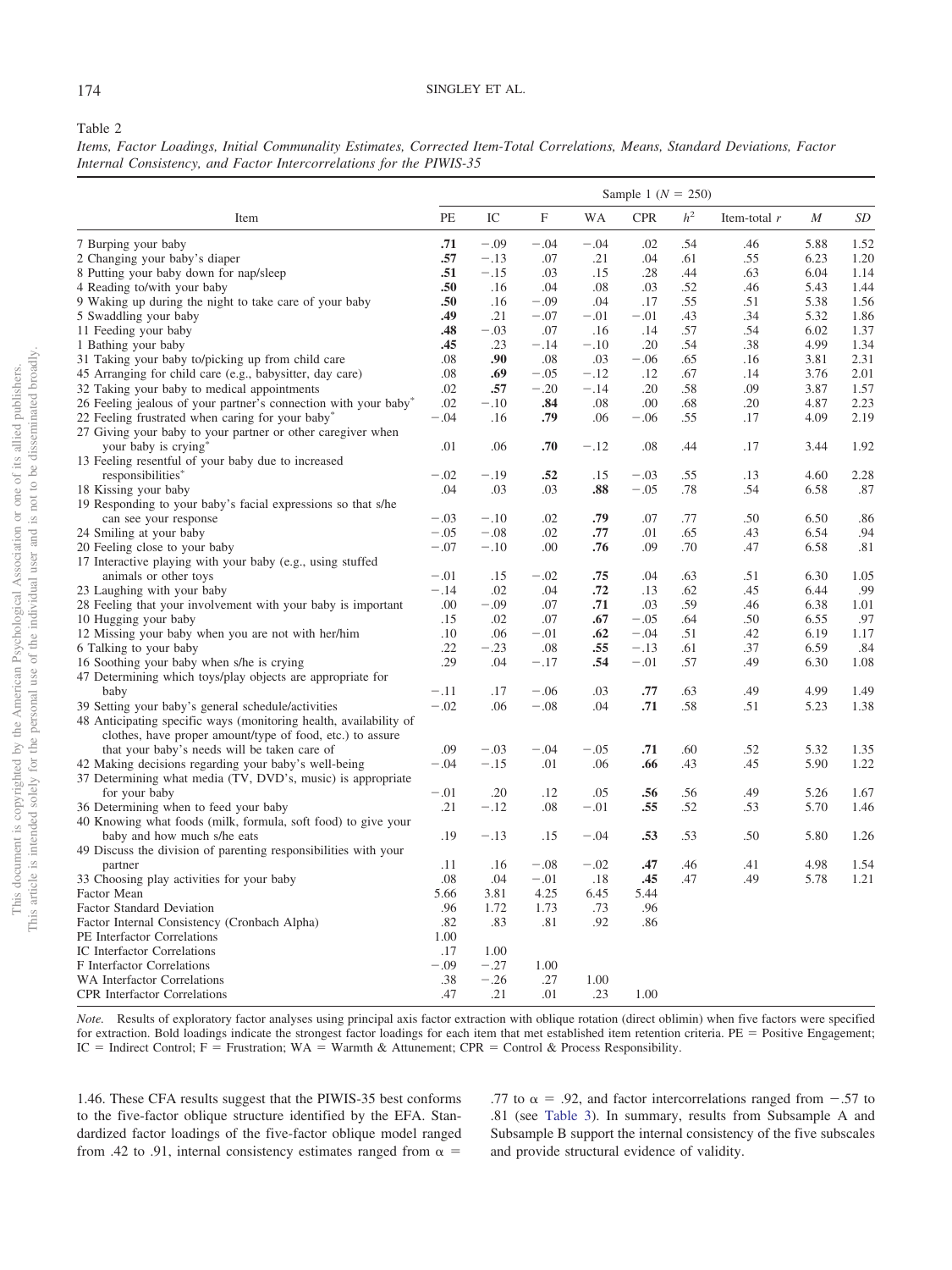#### DEVELOPMENT OF THE PIWIS 175

<span id="page-8-0"></span>

*Standardized Factor Loadings and Internal Consistency for Five-Factor Oblique Model of the PIWIS-35*

|                                                                                           | Factor |        |                           |           |            |  |
|-------------------------------------------------------------------------------------------|--------|--------|---------------------------|-----------|------------|--|
| Item                                                                                      | PE     | IC     | $\boldsymbol{\mathrm{F}}$ | <b>WA</b> | <b>CPR</b> |  |
| 7 Burping your baby                                                                       | .72    |        |                           |           |            |  |
| 2 Changing your baby's diaper                                                             | .78    |        |                           |           |            |  |
| 8 Putting your baby down for nap/sleep                                                    | .83    |        |                           |           |            |  |
| 4 Reading to/with your baby                                                               | .59    |        |                           |           |            |  |
| 9 Waking up during the night to take care of your baby                                    | .60    |        |                           |           |            |  |
| 5 Swaddling your baby                                                                     | .58    |        |                           |           |            |  |
| 11 Feeding your baby                                                                      | .78    |        |                           |           |            |  |
| 1 Bathing your baby                                                                       | .42    |        |                           |           |            |  |
| 31 Taking your baby to/picking up from child care                                         |        | .84    |                           |           |            |  |
| 45 Arranging for child care (e.g., babysitter, day care)                                  |        | .82    |                           |           |            |  |
| 32 Taking your baby to medical appointments                                               |        | .85    |                           |           |            |  |
| 26 Feeling jealous of your partner's connection with your baby*                           |        |        | .94                       |           |            |  |
| 22 Feeling frustrated when caring for your baby*                                          |        |        | .69                       |           |            |  |
| 27 Giving your baby to your partner or other caregiver when your baby is crying*          |        |        | .58                       |           |            |  |
| 13 Feeling resentful of your baby due to increased responsibilities*                      |        |        | .69                       |           |            |  |
| 18 Kissing your baby                                                                      |        |        |                           | .78       |            |  |
| 19 Responding to your baby's facial expressions so that s/he can see your response        |        |        |                           | .90       |            |  |
| 24 Smiling at your baby                                                                   |        |        |                           | .88       |            |  |
| 20 Feeling close to your baby                                                             |        |        |                           | .91       |            |  |
| 17 Interactive playing with your baby (e.g., using stuffed animals or other toys          |        |        |                           | .86       |            |  |
| 23 Laughing with your baby                                                                |        |        |                           | .86       |            |  |
| 28 Feeling that your involvement with your baby is important                              |        |        |                           | .83       |            |  |
| 10 Hugging your baby                                                                      |        |        |                           | .88       |            |  |
| 12 Missing your baby when you are not with her/him                                        |        |        |                           | .62       |            |  |
| 6 Talking to your baby                                                                    |        |        |                           | .83       |            |  |
| 16 Soothing your baby when s/he is crying                                                 |        |        |                           | .82       |            |  |
| 37 Determining what media (TV, DVD's, music) is appropriate for your baby                 |        |        |                           |           | .77        |  |
| 36 Determining when to feed your baby                                                     |        |        |                           |           | .85        |  |
| 40 Knowing what foods (milk, formula, soft food) to give your baby and how much s/he eats |        |        |                           |           | .77        |  |
|                                                                                           |        |        |                           |           | .55        |  |
| 49 Discuss the division of parenting responsibilities with your partner                   |        |        |                           |           |            |  |
| 33 Choosing play activities for your baby                                                 |        |        |                           |           | .76        |  |
| Factor Mean                                                                               | 5.88   | 4.02   | 4.31                      | 6.49      | 5.58       |  |
| <b>Factor Standard Deviation</b>                                                          | .78    | 1.81   | 1.72                      | .65       | 1.06       |  |
| Factor Internal Consistency (Cronbach Alpha)                                              | .77    | .84    | .80                       | .92       | .88        |  |
| PE Interfactor Correlations                                                               | 1.00   |        |                           |           |            |  |
| <b>IC</b> Interfactor Correlations                                                        | .36    | 1.00   |                           |           |            |  |
| F Interfactor Correlations                                                                | .06    | $-.57$ | 1.00                      |           |            |  |
| <b>WA Interfactor Correlations</b>                                                        | .81    | $-.11$ | .42                       | 1.00      |            |  |
| <b>CPR</b> Interfactor Correlations                                                       | .78    | .53    | $-.02$                    | .59       | 1.00       |  |
|                                                                                           |        |        |                           |           |            |  |

*Note.* Results of confirmatory factor analysis using WLSMV estimation.  $N = 206$ . All loadings were significant at  $p < .001$ . PIWIS = Paternal Involvement With Infants Scale; PE = Positive Engagement; IC = Indirect Control; F = Frustration; WA = Warmth & Attunement; CPR = Control & Process Responsibility. \* Reverse-scored.

# **Concurrent Evidence of Validity for the PIWIS Subscale Scores**

After determining that a five-factor solution was most appropriate, evidence of convergent validity was examined by exploring the degree and direction of associations between the five PIWIS subscales<sup>1</sup> and a number of related constructs. [Isacco and col](#page-13-1)[leagues \(2010\)](#page-13-1) found that depression was negatively associated with parent– child interaction. Thus, a small negative association was expected between the five PIWIS subscales and scores on the EPDS. Although there is no known research that directly links paternal satisfaction as measured by the Satisfaction subscale of the PSOC, based on the above-cited research on depression (which is conceptually the opposite of satisfaction), we reasoned that scores on this scale would likely show a small positive association with the PIWIS subscales. Previous studies have demonstrated that parenting self-efficacy is positively associated with engaged parenting, therefore, a small positive association was predicted between the five PIWIS subscales and scores on the SEICS [\(Dono](#page-12-24)[van & Leavitt, 1985;](#page-12-24) [Donovan, Leavitt, & Walsh, 1997;](#page-12-25) [Mash &](#page-13-23) [Johnston, 1983\)](#page-13-23). To date, no published research has examined relations between gender role conflict and paternal involvement, but past studies have found that experiences of gender role conflict are associated with decreased parenting satisfaction and parenting

<sup>&</sup>lt;sup>1</sup> The PIWIS Frustration Subscale was reverse coded for this analysis, with higher scores indicating lower levels of frustration.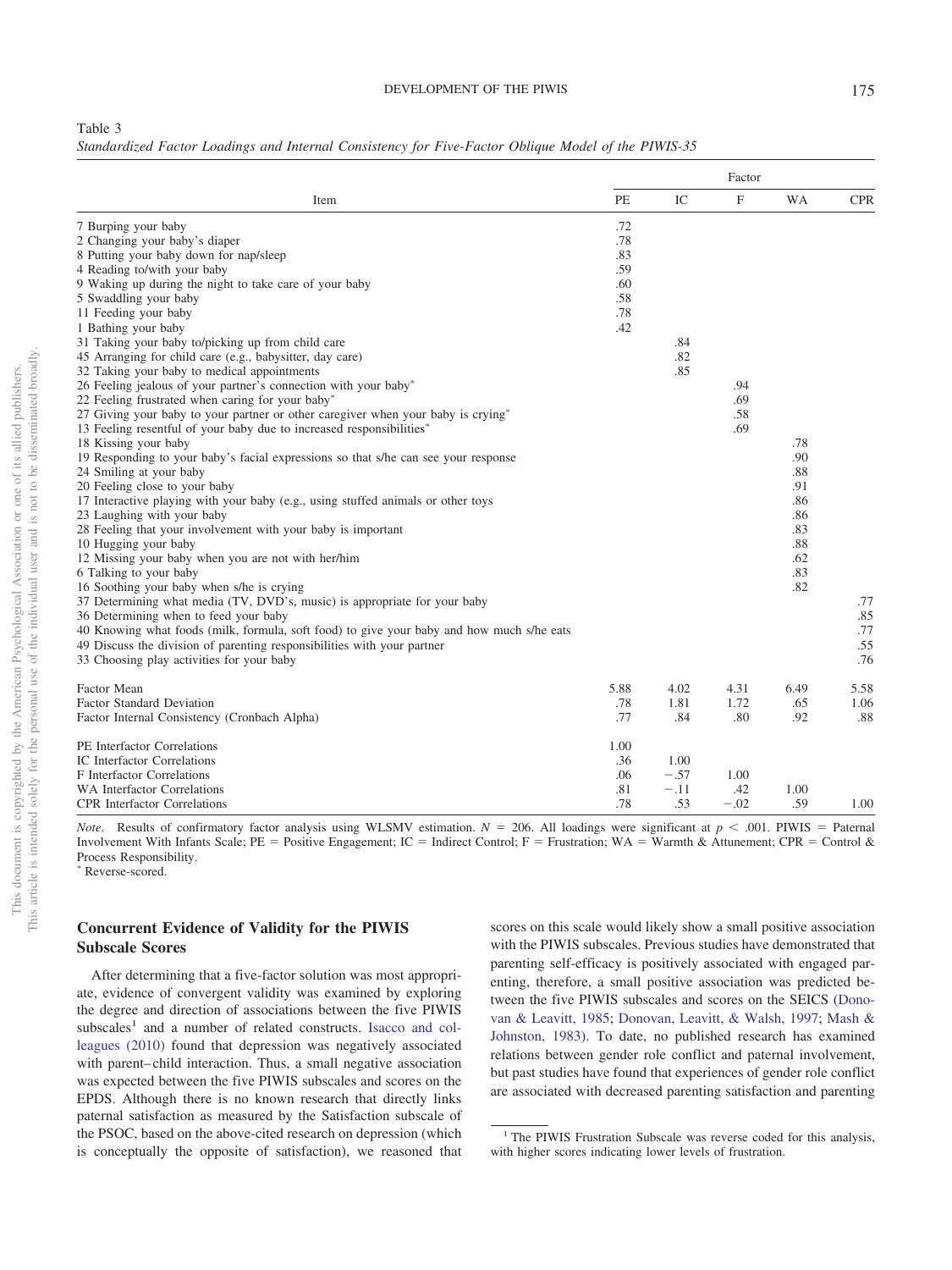self-efficacy [\(Alexander, 1999\)](#page-12-26). Furthermore, the authors of the current study theorize that endorsement of traditional masculine norms may conflict with positive engagement behaviors, emotional connection to infants, and engagement in indirect care due to men's fear of being perceived as feminine for engaging with their infants. Thus, it was hypothesized that the five subscales of the PIWIS would be negatively correlated to scores on the GRCS. Multiple studies have found that partner support is significantly and positively associated with paternal effectiveness [\(Aycan &](#page-12-27) [Eskin, 2005;](#page-12-27) [Isacco et al., 2010\)](#page-13-1). Therefore, small positive associations were expected between scores on the five PIWIS subscales and scores on the MSPSS. Paternal well-being is an underrepresented field of research, however; [Aycan and Eskin \(2005\)](#page-12-27) found a small positive association between time spent with children and well-being. As a result, a small positive correlation was predicted between the five PIWIS subscales and the SWLS. Lastly, past studies of parenting alliance have shown parenting alliance is a significant and positive predictor of father involvement [\(McBride & Rane, 1998\)](#page-13-24). Thus, a small but positive association was expected between the five PIWIS subscales and Scores on the PAI.

As seen in [Table 4,](#page-9-0) the Positive Engagement subscale correlated in theoretically expected ways with five criterion variables, but was not correlated with parenting satisfaction or depression. The Indirect Care subscale correlated in theoretically expected ways with one criterion variable, but correlated negatively with parenting satisfaction, correlated positively with gender role conflict and depression, and was not correlated with parenting alliance or social support. The Frustration subscale correlated in theoretically expected ways with five criterion variables, but was not significantly correlated with social support or life satisfaction. The Warmth and Attunement subscale correlated in theoretically expected ways with all seven criterion variables. The Control and Process Responsibility subscale correlated in theoretically expected ways with four criterion variables, but was not correlated with parenting satisfaction, gender role conflict, or depression.

#### **Test–Retest Reliability of the PIWIS Subscale Scores**

The four-week test–retest reliability for the PIWIS subscale scores were as follows (all  $ps < .001$ ): Positive Engagement  $r =$ .58, Indirect Care  $r = .59$ , Frustration  $r = .51$ , Warmth and Attunement  $r = .74$ , and Control and Process Responsibility  $r =$ .73. As anticipated, these test–retest correlation coefficients suggest that some PIWIS subscale scores are fairly stable while others exhibit moderate change over the four-week testing period.

#### **Discussion**

Measuring paternal involvement has not kept pace with the broadening familial roles of fathers and current conceptualizations of the construct [\(Schoppe-Sullivan, McBride, & Ho, 2004\)](#page-14-26). The purpose of this study was to develop a psychometrically sound and theoretically grounded self-report measurement of paternal involvement with infants. We used [Pleck's \(2010\)](#page-14-12) reconceptualization of paternal involvement as well as input from content experts to guide item development. EFA and CFA suggested that the PIWIS is best conceptualized as a multidimensional instrument with five related but independent subscales that measure five theory-based dimensions of paternal involvement: Positive Engagement, Indirect Care, Frustration, Warmth and Attunement, and Control and Process Responsibility. These five subscales demonstrated adequate internal consistency ( $\alpha$  = .77 to .92) and moderate to strong 4-week test–retest reliability  $(r = .51$  to .74). As noted previously, the more moderate test-reliability coefficients for certain subscales make sense, given that the frequency of certain paternal involvement behaviors (e.g., feeding baby) should be expected to shift over the four-week testing period in response to the changing needs of one's partner and the child's rapid development at this early stage (see [Bianchi et al., 2007;](#page-12-15) [Parke,](#page-14-3) [1996\)](#page-14-3).

In regard to concurrent evidence of validity, the paternal involvement literature provides guidance on how general paternal involvement should be expected to correlate with key cri-

<span id="page-9-0"></span>Table 4

*Correlations, Means, and Standard Deviations for Concurrent and Divergent Validity*

| Measure          |          | 2         | 3         | 4         | 5        | 6         | 7         | 8         | 9         | 10        | 11       | 12   |
|------------------|----------|-----------|-----------|-----------|----------|-----------|-----------|-----------|-----------|-----------|----------|------|
| 1. PIWIS-PE      |          |           |           |           |          |           |           |           |           |           |          |      |
| 2. PIWIS-IC      | $.30***$ |           |           |           |          |           |           |           |           |           |          |      |
| 3. PIWIS-F       | $-.07$   | $-.39***$ |           |           |          |           |           |           |           |           |          |      |
| 4. PIWIS-WA      | $.47***$ | $-.18***$ | $.28***$  |           |          |           |           |           |           |           |          |      |
| 5. PIWIS-CPR     | $.60***$ | $.36***$  | $-.04$    | $.34***$  |          |           |           |           |           |           |          |      |
| 6. ICSE          | $.20***$ | .04       | $.17***$  | $.28***$  | $.26***$ |           |           |           |           |           |          |      |
| 7. PAI           | $.20***$ | $-.09$    | $.23***$  | $.51***$  | $.23***$ | $.32***$  |           |           |           |           |          |      |
| 8. PSCS          | .05      | $-.38***$ | $.65***$  | $.34***$  | .01      | $.23***$  | $.23***$  |           |           |           |          |      |
| 9. MSPSS         | $.20***$ | .08       | .05       | $.26***$  | $.22***$ | $.21***$  | $.40***$  | $.14***$  |           |           |          |      |
| 10. SWLS         | $.22***$ | $.29***$  | .02       | $.10*$    | $.23***$ | $.35***$  | $.28***$  | $.10*$    | $.44***$  |           |          |      |
| 11. GRCS         | $-.11*$  | $.28***$  | $-.48***$ | $-.27***$ | $-.08$   | $-.26***$ | $-.20**$  | $-.67***$ | $-.22***$ | $-.14***$ |          |      |
| 12. EDPS         | $-.04$   | $.34***$  | $-.48***$ | $-.34***$ | .04      | $-.16***$ | $-.27***$ | $-.66***$ | $-.28***$ | $-.24***$ | $.59***$ |      |
| $\boldsymbol{M}$ | 6.47     | 5.50      | 4.28      | 3.91      | 5.76     | 49.39     | 86.10     | 34.70     | 66.55     | 27.57     | 46.85    | 8.34 |
| SD               | .69      | 1.01      | 1.72      | 1.76      | .89      | 11.71     | 11.37     | 11.49     | 12.23     | 5.58      | 18.13    | 5.07 |
|                  |          |           |           |           |          |           |           |           |           |           |          |      |

Note. PIWIS-WA = Paternal Involvement With Infants Scale Warmth and Attunement Subscale; PIWIS-CPR = Paternal Involvement With Infants Scale Control and Process Responsibility Subscale; PIWIS-FR = Paternal Involvement With Infants Scale Frustration Subscale; PIWIS-IC = Paternal Involvement With Infants Scale Indirect Care Subscale; PIWIS-PE = Paternal Involvement With Infants Scale Positive Engagement Subscale; ICSE = Indirect Care Self-Efficacy Subscale; PAI = Parenting Alliance Inventory; PSCS = Parenting Satisfaction subscale; MSPSS = Social Support Scale;  $SWLS =$  Satisfaction With Life Scale; GRCS = Gender Role Conflict Scale; EDPS = Edinburgh Postnatal Depression Scale.  $p < .05.$  \*\*  $p < .01.$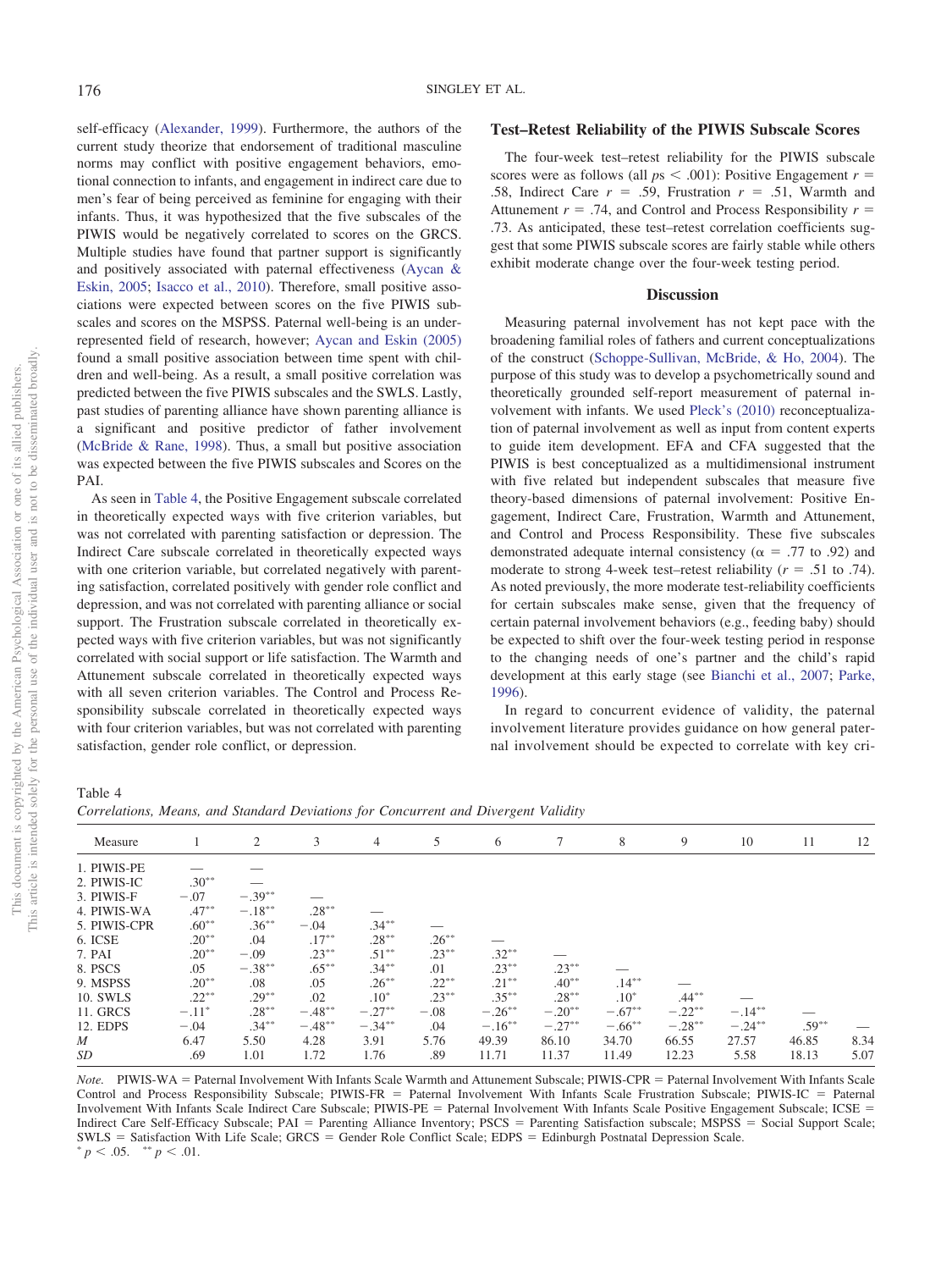terion variables (i.e., Parenting Alliance, Parental Satisfaction, Social Support, Satisfaction With Life, Parenting Self-Efficacy, Gender Role Conflict, Depression). However, it does not provide adequate guidance on how each of the five dimensions of paternal involvement captured by the PIWIS should be expected to differentially correlate with these criterion variables. Thus, it seemed most prudent to offer blanket hypotheses in which all subscales were hypothesized to correlate with the criterion variables in similar ways, knowing that the data would reveal a more complex reality. All subscales except the Indirect Care subscale demonstrated the theoretically anticipated correlations with the majority of the criterion variables, providing initial concurrent evidence of validity for these four subscales. The Indirect Care subscale's theoretically unanticipated correlations make more sense upon closer inspection of the three Indirect Care items: These items capture what are arguably more mundane or stressful behaviors. Thus, it seems understandable that the more frequent performance of these behaviors would be positively associated with greater depression and gender role conflict, less parenting satisfaction, and not related to selfefficacy, parenting alliance, or social support. Taken as a whole, the present results provide initial support for the reliability and validity of the PIWIS subscale scores.

The broader implication is that our five-factor model steeped in a multifaceted conceptualization of paternal involvement contributes to existing theory and research that has indicated that paternal involvement is a multidimensional construct. For example, the PIWIS measured more than paternal financial contributions to their child, time spent with their infant, or simple "clicks and ticks" of engagement behaviors [\(Hawkins &](#page-13-25) [Palkovitz, 1999\)](#page-13-25). Along with the multiple components of the PIWIS, strength of the PIWIS is in the design as a father self-report scale. Currently, paternal involvement is often assessed via mother report and can lead to differing results [\(Coley](#page-12-28) [& Morris, 2002;](#page-12-28) [Mikelson, 2008\)](#page-13-26). The PIWIS more accurately assesses paternal involvement from the perception of the father. Therefore, our primary conclusion is that the PIWIS is a suitable self-report survey for researchers and practitioners to use to measure paternal involvement with their infants.

Based on mean scores of the PIWIS subscales, the average father in our sample reported involvement in Positive Engagement activities a few times a week, whereas he engaged in Indirect Care behaviors once or twice per month. Frustration subscale scores reflected having these types of experiences a few times per month, whereas Warmth & Attunement behaviors showed the highest frequency of paternal involvement at more than once per day. Finally, mean scores showed that the average father engaged in Control & Process Responsibility behaviors a few times each week. Although the response mode and scoring of PIWIS subscales is such that higher mean scores on each subscale reflect relatively higher levels of engagement, it is important to recognize that the specific behaviors will naturally vary in how much a father does them with a healthy baby. One would expect certain behaviors to happen more frequently than others; for example, the caretaking behaviors included in the Warmth & Attunement subscale (burping, feeding, bathing, etc.) would very likely be performed once a day or even more frequently. On the other hand, Indirect Care items such as arranging for child care and taking the child to medical appointments reflect behaviors that logically would be less frequent. In this sense, a lower overall mean score reflecting engaging in Indirect Care activities once or twice per month is not necessarily a reflection of poorer-quality involvement. PIWIS subscale score means should not be directly compared with each other in the sense that overall mean subscale scores do not reflect relatively "better" involvement in one area than another. On the other hand, an inspection of these mean subscale scores with a nationally representative sample does reflect a more nuanced picture of the frequency of specific early fatherhood involvement behaviors than does previous research examining simply financial contribution or time spent with the child. Instead of bland counting metrics, we can now see how these dimensions relate to key factors (i.e., the covariates included in this study) with an eye toward what outcomes each subscale predicts.

Given the multidimensional structure of the PIWIS, further discussion of the nuanced findings among the subscales is warranted. First, Positive Engagement and Indirect Care accounted for the most variance in the above mentioned models. The findings are congruent with our guiding theory of paternal involvement as both of those factors are primary domains in [Pleck's \(2010\)](#page-14-12) conceptualization. Positive Engagement refers to such items as changing the infant's diaper, burping the infant, feeding the infant, and reading to the infant. Indeed, the infancy period is a developmental stage that requires a lot of parental attention and engagement. Most prior research has considered parental involvement with infants as the primary domain of mothers [\(Parke, 1996\)](#page-14-3). Although mothers may assume a primary role in infant care, the mean PIWIS subscale scores found in our study indicate that fathers are also positively engaged. Such findings are congruent with other research [\(Fagan, 2014\)](#page-12-29) that has found that fathers are involved with their infant—a finding often predicated upon the quality of coparenting and positive relationship dynamics between mother and father. Relatedly, Indirect Care makes sense within the relationship dynamics of the mother and father. As the mother may spend considerable time and effort caring for a newborn, our findings suggest that fathers can assume other tasks to remain involved such as arranging for childcare and taking the baby to medical appointments and childcare. Most measures of father involvement focus exclusively on direct engagement (e.g., [Fagan &](#page-13-8) [Palkovitz, 2011;](#page-13-8) [Waller, 2012\)](#page-14-27); our findings imply that fathers are also involved with their infants through indirect ways. Therefore, future studies that investigate paternal involvement with infants would benefit from using the PIWIS to capture both direct and indirect engagement.

The nuanced pattern of correlations among the five subscales requires explication. For example, unexpectedly, the Warmth & Attunement and Indirect Care subscales were significantly correlated in the negative direction. Similarly, there was a strong negative correlation between the Indirect Care and Frustration subscales. Those results shed some insight into the functionality of paternal involvement as a multidimensional construct. In other words, paternal involvement consists of multiple dimensions and fathers may exhibit those dimensions in various ways. In the context of the stated unexpected findings, fathers may experience a tradeoff in their involvement between direct interaction through play and their involvement in indirect, less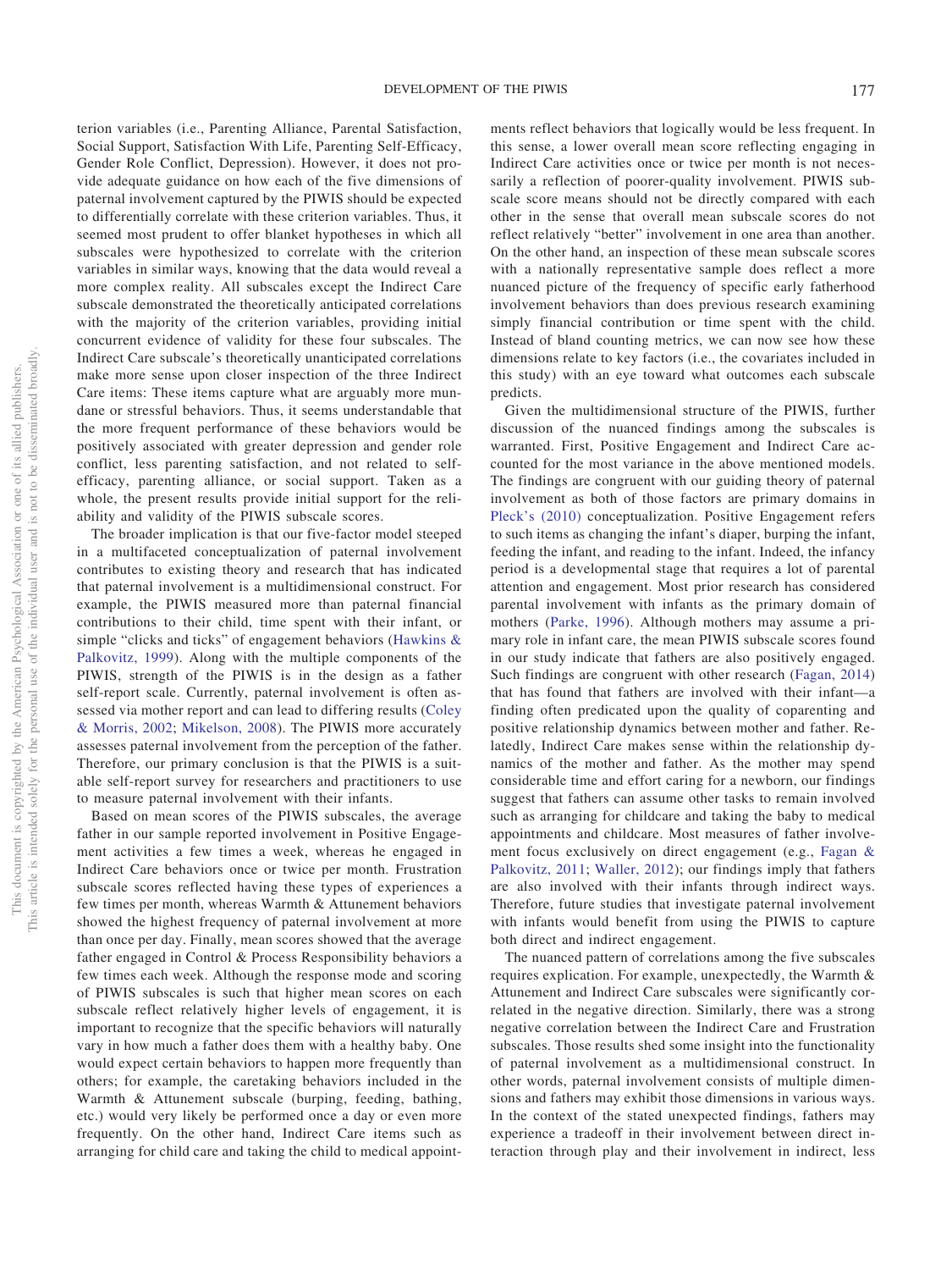proximal care. Fathers may exhibit involvement in each domain, but not to the same degree. Another unanticipated finding was that the Frustration and Positive Engagement subscales were not significantly correlated. Although unanticipated, the finding indicates that fathers are not likely to become frustrated with increased "hands-on" work of childcare. That interpretation is situated within the "New Dad" model, which is reflective of changing sociodemographic trends in families and changing gender norms for some fathers in the United States and congruent with data that emphasize how fathers find meaning, satisfaction, and positive emotions in direct childcare roles [\(Chin, Hall, & Daiches, 2011;](#page-12-30) [Genesoni & Tallandini, 2009;](#page-13-27) [Harrington, 2010;](#page-13-28) [Palkovitz, 2002\)](#page-14-28). Yet other research [\(Bar](#page-12-31)[tlett, 2004\)](#page-12-31) has found that the transition to fatherhood with an infant to be stressful for men, which underscores the need to continue to examine how direct involvement may impact the emotional experience of fathers during the infancy period.

#### **Practical Implications**

The PIWIS is a new instrument that can be utilized by family health promotion programs. The five subscales can be utilized by practitioners to understand specific aspects of paternal involvement. The utilization of this tool can indicate both a father's areas of strength as well as to identify any possible points of intervention. Recent efforts have been made to include fathers in parenting programs as a result of the evidence indicating that fathers have an impact on child development [\(Bronte-Tinkew, Burkhauser, & Metz, 2012\)](#page-12-32). The PIWIS can be utilized in these programs as an assessment of paternal involvement within the overall assessment of family functioning with parents of infants.

The PIWIS can further assist mental health practitioners in identifying fathers that may be in need of therapeutic intervention. For example, a significant score on the Frustration subscale may indicate that a father is experiencing stress related to his paternal involvement and may benefit from intervention around this difficulty. Frustration during infancy can be associated with depression and decreased paternal involvement [\(Gi](#page-13-29)[allo, Cooklin, Wade, D'Esposito, & Nicholson, 2014\)](#page-13-29). Attention to father mental health during the first year of parenting has been steadily increasing in the literature with attention given to paternal postpartum depression [\(Giallo et al., 2012;](#page-13-30) [Gressier,](#page-13-31) [Tabat-Bouher, Cazas, & Hardy, 2015;](#page-13-31) [Musser, Ahmed, Foli, &](#page-13-32) [Coddington, 2013\)](#page-13-32). Fathers often do not seek mental health services, as evidenced in a study of help-seeking in a diverse group of fathers, which found that only 3.2% of fathers sought help for mental health concerns [\(Isacco, Hofscher, & Molloy,](#page-13-33) [2016\)](#page-13-33). Thus, the PIWIS may be a useful instrument to assess frustrations experienced when parenting an infant.

## **Limitations**

The generalizability of the PIWIS is most appropriate to residential, middle-class fathers living with the infant and their partner. That being said, some limitations emerged with sampling techniques and generalizability to other subgroups of fathers. The participants participated in this study via online report, which limits the study participants to those with Internet access and may be biased by self-report and social desirability. Future research may include face-to-face interviews or mailed surveys to ensure inclusion of those without Internet access. Additionally, the fathers in this study all resided with their infant and the infant's other parent. Residency status is known as a key contextual variable that impacts father involvement and associated child outcomes [\(Carl](#page-12-33)[son, 2006;](#page-12-33) [Goldberg, 2015\)](#page-13-34); future investigation of the PIWIS instrument with nonresidential fathers is needed to examine the psychometric evidence and factor structure with this subgroup. Similarly, other contextual factors (e.g., geographic location, marital status) and cultural identities (e.g., race/ethnicity, religion, and spirituality) could result in unique differences in the subscale scores, with correspondingly varied implications for practitioners and policymakers. Therefore, future research that conducts crosscultural validity studies of the PIWIS instrument with diverse subsample of fathers are needed. Finally, we obtained a smaller sample for our test–retest reliability analysis, which limits longitudinal conclusions about the reliability of the instrument. Future research with the PIWIS would benefit from continued investigation of the changing developmental needs of the infant as well as mother and father characteristics over time, which may impact the psychometric properties of the instrument [\(Planalp & Braungart-](#page-14-29)[Rieker, 2015;](#page-14-29) [Planalp, Braungart-Rieker, Lickenbrock, & Zentall,](#page-14-30) [2013\)](#page-14-30).

### **Conclusions and Future Directions**

Paternal involvement with infants has been found to influence child development in many domains including cognitive, physical, and social-emotional [\(Bronte-Tinkew, Carrano, Horowitz, &](#page-12-34) [Kinukawa, 2008;](#page-12-34) [Lamb, 2010;](#page-13-2) [Parfitt, Pike, & Ayers, 2014;](#page-14-31) [Shan](#page-14-32)[non, Tamis-LeMonda, London, & Cabrera, 2002\)](#page-14-32). Fathers can provide a unique contribution to infant development [\(Yogman et](#page-14-2) [al., 2016\)](#page-14-2). Father's interactions with infants has been found to provide children with experiences that encourage exploration as well as the development of social and self-regulation skills above that which mothers provide [\(Downer & Mendez, 2005;](#page-12-35) [Fletcher,](#page-13-35) [St. George, & Freeman, 2013;](#page-13-35) [Pellis & Pellis, 2007\)](#page-14-33). Moreover, paternal involvement during infancy can predict later father and child interactions. Negative and disengaged interactions between father and infant at 3 months of age have been found to predict externalizing problems when the child is 1 year old [\(Ramchandani](#page-14-9) [et al., 2013\)](#page-14-9). This literature underscores the importance of understanding and assessing paternal involvement with infants. The results of this study provide initial support for the reliability and validity of the PIWIS subscale scores, which can be used to measure dimensions of self-reported paternal involvement with infants. The PIWIS extends current understandings of paternal involvement based on the reconceptualization of paternal involvement [\(Pleck, 2010\)](#page-14-12). The PIWIS targets a critical developmental period in child development and parenting through the focus on fathering infants. The PIWIS could be a useful tool for both professionals who work with infants and parents as well as researchers. Finally, given the complex interrelationships found among subscale scores as well as the covariates included in this study, future research in father involvement could focus on developing psychosocial models that give a finer-grained understanding of the transition to fatherhood [\(Singley & Edwards,](#page-14-34) [2015\)](#page-14-34).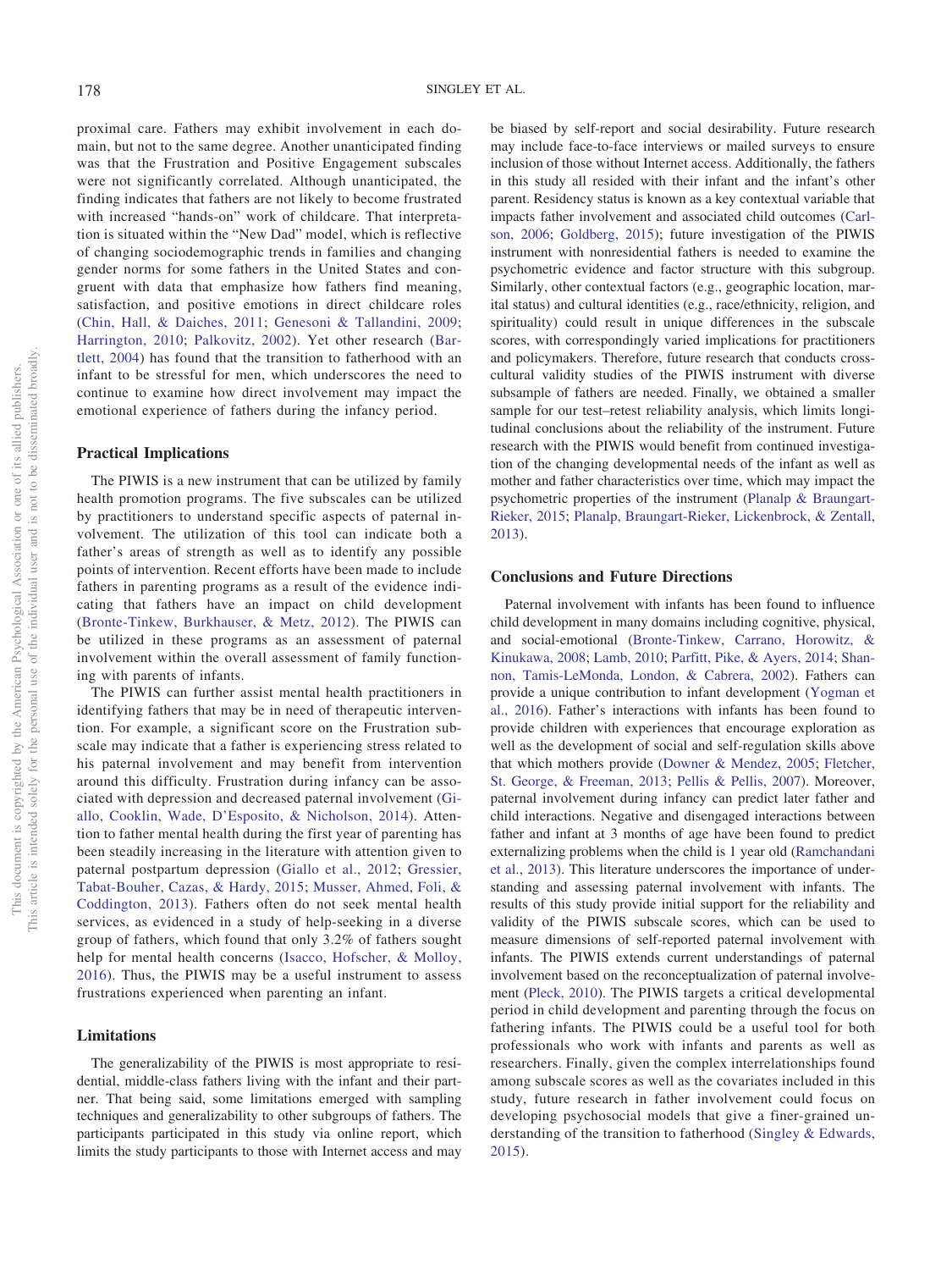## **References**

- <span id="page-12-19"></span>Abidin, R. R., & Brunner, J. F. (1995). Development of a parenting alliance inventory. *Journal of Clinical Child Psychology, 24,* 31– 40. [http://dx](http://dx.doi.org/10.1207/s15374424jccp2401_4) [.doi.org/10.1207/s15374424jccp2401\\_4](http://dx.doi.org/10.1207/s15374424jccp2401_4)
- <span id="page-12-26"></span>Alexander, P. E. (1999). *The relationship between masculinity ideology and gender role conflict to parenting and marital issues* (Doctoral dissertation, University of Missouri—Columbia). *Dissertation Abstracts International, 59*, 3678.
- <span id="page-12-12"></span>Amato, P. R., & Rivera, F. (1999). Paternal involvement and children's behavior problems. *Journal of Marriage and the Family, 61,* 375–384. <http://dx.doi.org/10.2307/353755>
- <span id="page-12-23"></span>American Educational Research Association, American Psychological Association, & National Council on Measurement in Education. (2014). *Standards for educational and psychological testing*. Washington, DC: American Educational Research Association.
- <span id="page-12-27"></span>Aycan, Z., & Eskin, M. (2005). Relative contributions of childcare, spousal support, and organizational support in reducing work–family conflict for men and women: The case of Turkey. *Sex Roles*, 53, 453-471. [http://](http://dx.doi.org/10.1007/s11199-005-7134-8) [dx.doi.org/10.1007/s11199-005-7134-8](http://dx.doi.org/10.1007/s11199-005-7134-8)
- <span id="page-12-31"></span>Bartlett, E. E. (2004). The effects of fatherhood on the health of men: a review of the literature. *The Journal of Men's Health & Gender, 1,* 159 –169.
- <span id="page-12-3"></span>Barry, R. A., & Kochanska, G. (2010). A longitudinal investigation of the affective environment in families with young children: From infancy to early school age. *Emotion, 10,* 237.
- <span id="page-12-13"></span>Berger, R. (2009). Increasing clinical and contextual awareness when working with new fathers. In C. Z. Oren & D. C. Oren (Eds.), *Counseling fathers* (pp. 187–2009). New York, NY: Routledge.
- <span id="page-12-15"></span>Bianchi, S. M., Robinson, J. P., & Milkie, M. A. (2007). *Changing rhythms of American family life*. New York, NY: Russell Sage Foundation.
- <span id="page-12-11"></span>Blankenhorn, D. (1995). *Fatherless America: Confronting our most urgent social problem*. New York, NY: Basic Books.
- <span id="page-12-32"></span>Bronte-Tinkew, J., Burkhauser, M., & Metz, A. J. R. (2012). Elements of promising practices in fatherhood programs: Evidence-based research findings on interventions for fathers. *Fathering, 10,* 6 –30. [http://dx.doi](http://dx.doi.org/10.3149/fth.1001.6) [.org/10.3149/fth.1001.6](http://dx.doi.org/10.3149/fth.1001.6)
- <span id="page-12-34"></span>Bronte-Tinkew, J., Carrano, J., Horowitz, A., & Kinukawa, A. (2008). Involvement among resident fathers and links to infant cognitive outcomes. *Journal of Family Issues, 29,* 1211–1244. [http://dx.doi.org/10](http://dx.doi.org/10.1177/0192513X08318145) [.1177/0192513X08318145](http://dx.doi.org/10.1177/0192513X08318145)
- <span id="page-12-4"></span>Bronte-Tinkew, J., Moore, K. A., Matthews, G., & Carrano, J. (2007). Symptoms of major depression in a sample of fathers of infants: Sociodemographic correlates and links to father involvement. *Journal of Family Issues, 28,* 61–99. <http://dx.doi.org/10.1177/0192513X06293609>
- <span id="page-12-9"></span>Brown, G., McBride, B., Shin, N., & Bost, K. (2007). Parenting predictors of father– child attachment security: Interactive effects of father involvement and fathering quality. *Fathering, 5,* 197–219. [http://dx.doi.org/10](http://dx.doi.org/10.3149/fth.0503.197) [.3149/fth.0503.197](http://dx.doi.org/10.3149/fth.0503.197)
- <span id="page-12-2"></span>Cabrera, N. J., Shannon, J. D., & Tamis-LeMonda, C. (2007). Fathers' influence on their children's cognitive and emotional development: From toddlers to pre-K. *Applied Developmental Science, 11,* 208 –213. <http://dx.doi.org/10.1080/10888690701762100>
- <span id="page-12-8"></span>Cabrera, N. J., Tamis-LeMonda, C. S., Bradley, R. H., Hofferth, S., & Lamb, M. E. (2000). Fatherhood in the twenty-first century. *Child Development, 71,* 127–136. <http://dx.doi.org/10.1111/1467-8624.00126>
- <span id="page-12-18"></span>Campbell, A., Converse, P. E., & Rodgers, W. L. (1976). *The quality of American life: Perceptions, evaluations, and satisfactions*. New York, NY: Russell Sage Foundation.
- <span id="page-12-33"></span>Carlson, M. J. (2006). Family structure, father involvement, and adolescent behavioral outcomes. *Journal of Marriage and Family, 68,* 137–154. <http://dx.doi.org/10.1111/j.1741-3737.2006.00239.x>
- <span id="page-12-30"></span>Chin, R., Hall, P., & Daiches, A. (2011). Fathers' experiences of their transition to fatherhood: A metasynthesis. *Journal of Reproductive and*

*Infant Psychology, 29,* 4 –18. [http://dx.doi.org/10.1080/02646838.2010](http://dx.doi.org/10.1080/02646838.2010.513044) [.513044](http://dx.doi.org/10.1080/02646838.2010.513044)

- <span id="page-12-22"></span>Clark, L. A., & Watson, D. (1995). Constructing validity: Basic issues in objective scale development. *Psychological Assessment, 7,* 309 –319. <http://dx.doi.org/10.1037/1040-3590.7.3.309>
- <span id="page-12-21"></span>Cole, B. P., & Singley, D. B. (2015, November). *A social cognitive model of men's adjustment to fatherhood*. Symposium presented at the Biennial Perinatal Mental Health Conference, Chicago, IL.
- <span id="page-12-20"></span>Coleman, P. K., & Karraker, K. H. (2003). Maternal self-efficacy beliefs, competence in parenting, and toddlers' behavior and developmental status. *Infant Mental Health Journal, 24,* 126 –148. [http://dx.doi.org/10](http://dx.doi.org/10.1002/imhj.10048) [.1002/imhj.10048](http://dx.doi.org/10.1002/imhj.10048)
- <span id="page-12-0"></span>Coleman, W. L., Garfield, C., & the American Academy of Pediatrics Committee on Psychosocial Aspects of Child and Family Health. (2004). Fathers and pediatricians: Enhancing men's roles in the care and development of their children. *Pediatrics, 113,* 1406 –1411. [http://dx.doi.org/](http://dx.doi.org/10.1542/peds.113.5.1406) [10.1542/peds.113.5.1406](http://dx.doi.org/10.1542/peds.113.5.1406)
- <span id="page-12-28"></span>Coley, R. L., & Morris, J. E. (2002). Comparing father and mother reports of father involvement among low-income minority families. *Journal of Marriage and Family, 64,* 982–997. [http://dx.doi.org/10.1111/j.1741-](http://dx.doi.org/10.1111/j.1741-3737.2002.00982.x) [3737.2002.00982.x](http://dx.doi.org/10.1111/j.1741-3737.2002.00982.x)
- <span id="page-12-1"></span>Cowan, C. P., & Cowan, P. A. (1992). *When partners become parents: The big life change for couples*. Mahwah, NJ: Erlbaum Publishers.
- <span id="page-12-16"></span>Cox, J. L., Holden, J. M., & Sagovsky, R. (1987). Detection of postnatal depression. Development of the 10-item Edinburgh Postnatal Depression Scale. *The British Journal of Psychiatry, 150,* 782–786. [http://dx](http://dx.doi.org/10.1192/bjp.150.6.782) [.doi.org/10.1192/bjp.150.6.782](http://dx.doi.org/10.1192/bjp.150.6.782)
- <span id="page-12-7"></span>Day, R. D., & Lamb, M. E. (2004). Conceptualizing and measuring father involvement: Pathways, problems, and progress. In R. D. Day & M. E. Lamb (Eds.), *Conceptualizing and measuring father involvement* (pp. 1–16). Mahwah, NJ: Erlbaum.
- <span id="page-12-6"></span>de Haan, A. D., Prinzie, P., & Deković, M. (2009). Mothers' and fathers' personality and parenting: The mediating role of sense of competence. *Developmental Psychology, 45,* 1695–1707. [http://dx.doi.org/10.1037/](http://dx.doi.org/10.1037/a0016121) [a0016121](http://dx.doi.org/10.1037/a0016121)
- <span id="page-12-17"></span>Diener, E., Emmons, R. A., Larsen, R. J., & Griffin, S. (1985). The Satisfaction With Life Scale. *Journal of Personality Assessment, 49,* 71–75. [http://dx.doi.org/10.1207/s15327752jpa4901\\_13](http://dx.doi.org/10.1207/s15327752jpa4901_13)
- <span id="page-12-14"></span>Dixon, S. D., Yogman, M., Tronick, E., Adamson, L., Als, H., & Brazelton, T. B. (1981). Early infant social interaction with parents and strangers. *Journal of the American Academy of Child Psychiatry, 20,* 32–52. [http://dx.doi.org/10.1016/S0002-7138\(09\)60715-9](http://dx.doi.org/10.1016/S0002-7138%2809%2960715-9)
- <span id="page-12-5"></span>Don, B. P., & Mickelson, K. D. (2012). Paternal postpartum depression: The role of maternal postpartum depression, spousal support, and relationship satisfaction. *Couple and Family Psychology: Research and Practice, 1,* 323–334. <http://dx.doi.org/10.1037/a0029148>
- <span id="page-12-24"></span>Donovan, W. L., & Leavitt, L. A. (1985). Simulating conditions of learned helplessness: The effects of interventions and attributions. *Child Development, 56,* 594 – 603. <http://dx.doi.org/10.2307/1129749>
- <span id="page-12-25"></span>Donovan, W. L., Leavitt, L. A., & Walsh, R. O. (1997). Cognitive set and coping strategy affect mothers' sensitivity to infant cries: A signal detection approach. *Child Development, 68,* 760 –772. [http://dx.doi.org/](http://dx.doi.org/10.2307/1132031) [10.2307/1132031](http://dx.doi.org/10.2307/1132031)
- <span id="page-12-35"></span>Downer, J. T., & Mendez, J. L. (2005). African American father involvement and preschool children's school readiness. *Early Education and Development, 16,* 317–340. [http://dx.doi.org/10.1207/s155669](http://dx.doi.org/10.1207/s15566935eed1603_2) [35eed1603\\_2](http://dx.doi.org/10.1207/s15566935eed1603_2)
- <span id="page-12-29"></span>Fagan, J. (2014). A review of how researchers have used theory to address research questions about fathers in three large data sets: Use of theory in studies of fathers. *Journal of Family Theory & Review, 6,* 374 –389. <http://dx.doi.org/10.1111/jftr.12046>
- <span id="page-12-10"></span>Fagan, J., Day, R., Lamb, M. E., & Cabrera, N. J. (2014). Should researchers conceptualize differently the dimensions of parenting for fathers and mothers? *Journal of Family Theory & Review, 6, 390-405.*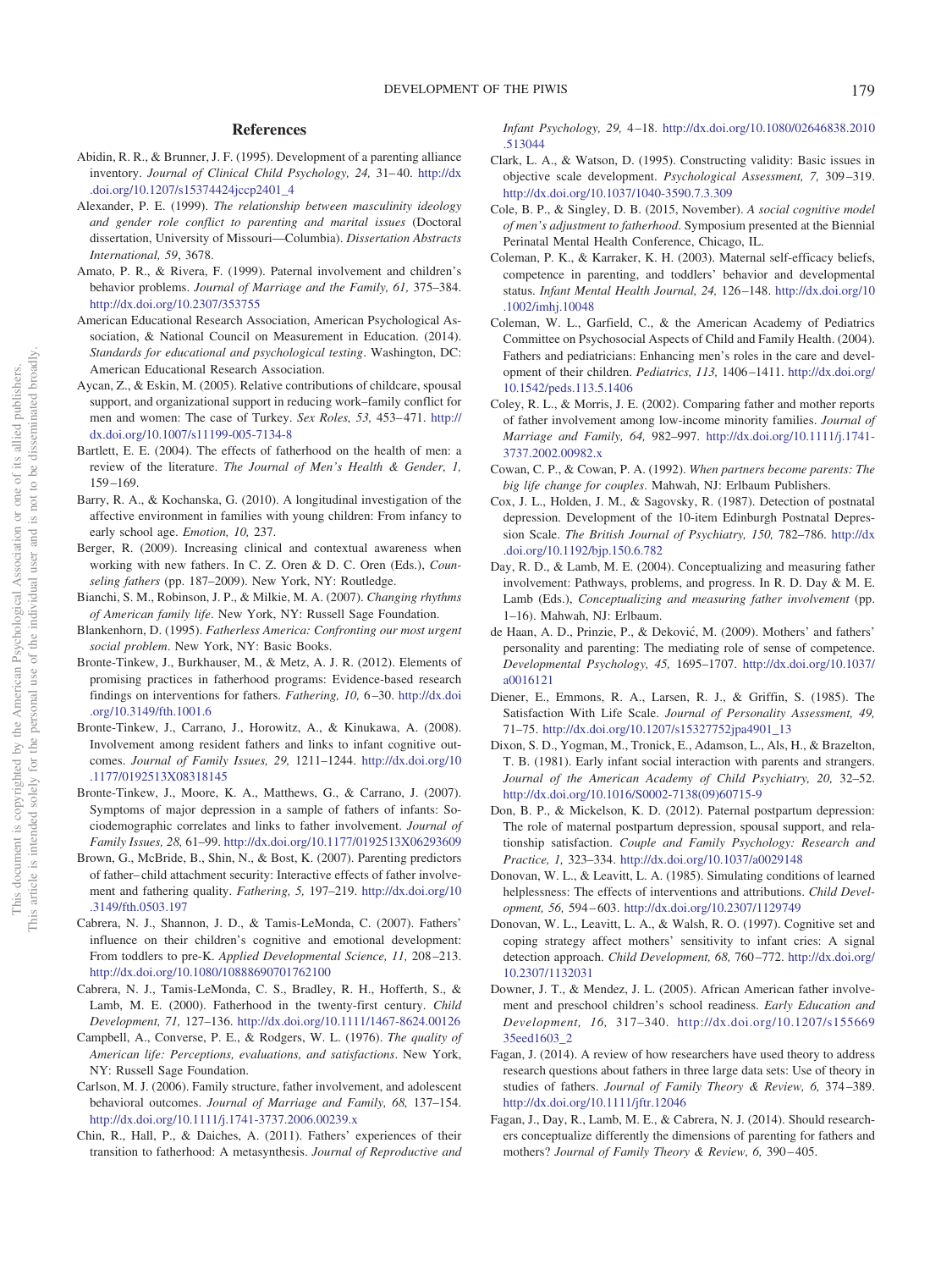- <span id="page-13-8"></span>Fagan, J., & Palkovitz, R. (2011). Coparenting and relationship quality effects on father engagement: Variations by residence, romance. *Journal of Marriage and Family, 73,* 637– 653. [http://dx.doi.org/10.1111/j.1741-](http://dx.doi.org/10.1111/j.1741-3737.2011.00834.x) [3737.2011.00834.x](http://dx.doi.org/10.1111/j.1741-3737.2011.00834.x)
- <span id="page-13-6"></span>Feinberg, M. E. (2003). The internal structure and ecological context of coparenting: A framework for research and intervention. *Parenting: Science and Practice, 3,* 95–131. [http://dx.doi.org/10.1207/S153](http://dx.doi.org/10.1207/S15327922PAR0302_01) [27922PAR0302\\_01](http://dx.doi.org/10.1207/S15327922PAR0302_01)
- <span id="page-13-12"></span>Fisher, S. D., Kopelman, R., & O'Hara, M. W. (2012). Partner report of paternal depression using the Edinburgh Postnatal Depression Scale— Partner. *Archives of Women's Mental Health, 15,* 283–288. [http://dx.doi](http://dx.doi.org/10.1007/s00737-012-0282-2) [.org/10.1007/s00737-012-0282-2](http://dx.doi.org/10.1007/s00737-012-0282-2)
- <span id="page-13-35"></span>Fletcher, R., St. George, J., & Freeman, E. (2013). Rough and tumble play quality: Theoretical foundations for a new measure of father-child interaction. *Early Child Development and Care, 183,* 746 –759. [http://](http://dx.doi.org/10.1080/03004430.2012.723439) [dx.doi.org/10.1080/03004430.2012.723439](http://dx.doi.org/10.1080/03004430.2012.723439)
- <span id="page-13-16"></span>Froman, R. D., & Owen, S. V. (1989). Infant care self-efficacy. *Scholarly Inquiry for Nursing Practice, 3,* 199 –211.
- <span id="page-13-3"></span>Garfield, C. F., & Isacco, A. (2009). Urban fathers' role in maternal post-partum mental health. *Fathering, 7,* 286 –302. [http://dx.doi.org/10](http://dx.doi.org/10.3149/fth.0703.286) [.3149/fth.0703.286](http://dx.doi.org/10.3149/fth.0703.286)
- <span id="page-13-27"></span>Genesoni, L., & Tallandini, M. A. (2009). Men's psychological transition to fatherhood: An analysis of the literature, 1989 –2008. *Birth: Issues in Perinatal Care, 36,* 305–318. [http://dx.doi.org/10.1111/j.1523-536X](http://dx.doi.org/10.1111/j.1523-536X.2009.00358.x) [.2009.00358.x](http://dx.doi.org/10.1111/j.1523-536X.2009.00358.x)
- <span id="page-13-29"></span>Giallo, R., Cooklin, A., Wade, C., D'Esposito, F., & Nicholson, J. M. (2014). Fathers' postnatal mental health and child well-being at age five: The mediating role of parenting behavior. *Journal of Family Issues, 35,* 1543–1562. <http://dx.doi.org/10.1177/0192513X13477411>
- <span id="page-13-30"></span>Giallo, R., D'Esposito, F., Christensen, D., Mensah, F., Cooklin, A., Wade, C., . . . Nicholson, J. M. (2012). Father mental health during the early parenting period: Results of an Australian population based longitudinal study. *Social Psychiatry and Psychiatric Epidemiology, 47,* 1907–1916. <http://dx.doi.org/10.1007/s00127-012-0510-0>
- <span id="page-13-13"></span>Gibaud-Wallston, J., & Wandersman, L. P. (1978). *Development and utility of the Parenting Sense of Competence Scale*. Paper presented at the meeting of the American Psychological Association, Toronto, Ontario, Canada.
- <span id="page-13-20"></span>Goeke-Morey, M. C., & Cummings, E. M. (2007). Impact of father involvement: A closer look at indirect effects models involving marriage and child adjustment. *Applied Developmental Science, 11,* 221–225. <http://dx.doi.org/10.1080/10888690701762126>
- <span id="page-13-34"></span>Goldberg, J. S. (2015). Identity and involvement among resident and nonresident fathers. *Journal of Family Issues, 36,* 852– 879. [http://dx.doi](http://dx.doi.org/10.1177/0192513X13500963) [.org/10.1177/0192513X13500963](http://dx.doi.org/10.1177/0192513X13500963)
- <span id="page-13-31"></span>Gressier, F., Tabat-Bouher, M., Cazas, O., & Hardy, P. (2015). Dépression paternelle du post-partum: revue de la littérature [Paternal postpartum depression: A review]. *La Presse Médicale, 44,* 418 – 424. [http://dx.doi](http://dx.doi.org/10.1016/j.lpm.2014.09.022) [.org/10.1016/j.lpm.2014.09.022](http://dx.doi.org/10.1016/j.lpm.2014.09.022)
- <span id="page-13-11"></span>Grossmann, K., Grossmann, K., Fremmer-Bombik, E., Kindler, H., Scheuerer-Englisch, H., & Zimmermann, P. (2002). The uniqueness of the child-father attachment relationship: Fathers' sensitive and challenging play as a pivotal variable in a 16-year longitudinal study. *Social Development, 11,* 301–337. <http://dx.doi.org/10.1111/1467-9507.00202>
- <span id="page-13-28"></span>Harrington, B. (2010, June 16). The changing face of fatherhood. *The Huffington Post*. Retrieved from [http://www.huffingtonpost.com/brad](http://www.huffingtonpost.com/brad-harrington/the-changing-face-of-fath_b_614373.html)[harrington/the-changing-face-of-fath\\_b\\_614373.html](http://www.huffingtonpost.com/brad-harrington/the-changing-face-of-fath_b_614373.html)
- <span id="page-13-25"></span>Hawkins, A. J., & Palkovitz, R. (1999). Beyond ticks and clicks: The need for more diverse and broader conceptualizations and measures of father involvement. *The Journal of Men's Studies, 8,* 11–32. [http://dx.doi.org/](http://dx.doi.org/10.3149/jms.0801.11) [10.3149/jms.0801.11](http://dx.doi.org/10.3149/jms.0801.11)
- <span id="page-13-9"></span>Hewlett, B. S. (1992). *Father– child relations: Cultural and biosocial contexts*. Hawthorne, NY: Aldine De Gruyter.
- <span id="page-13-19"></span>Hu, L. T., & Bentler, P. M. (1999). Cutoff criteria for fit indexes in covariance structure analysis: Conventional criteria versus new alternatives. *Structural Equation Modeling: A Multidisciplinary Journal, 6,* 1–55.
- <span id="page-13-1"></span>Isacco, A., Garfield, C. F., & Rogers, T. E. (2010). Correlates of coparental support among married and nonmarried fathers. *Psychology of Men & Masculinity, 11,* 262–278. <http://dx.doi.org/10.1037/a0020686>
- <span id="page-13-33"></span>Isacco, A., Hofscher, R., & Molloy, S. (2016). An examination of fathers' mental health help seeking: A brief report. *American Journal of Men's Health, 10,* 33–38.
- <span id="page-13-15"></span>Johnston, C., & Mash, E. J. (1989). A measure of parenting satisfaction and efficacy. *Journal of Clinical Child Psychology, 18,* 167–175. [http://dx](http://dx.doi.org/10.1207/s15374424jccp1802_8) [.doi.org/10.1207/s15374424jccp1802\\_8](http://dx.doi.org/10.1207/s15374424jccp1802_8)
- <span id="page-13-4"></span>Knoester, C., & Eggebeen, D. J. (2006). The effects of the transition to parenthood and subsequent children on men's well-being and social participation. *Journal of Family Issues, 27,* 1532–1560. [http://dx.doi](http://dx.doi.org/10.1177/0192513X06290802) [.org/10.1177/0192513X06290802](http://dx.doi.org/10.1177/0192513X06290802)
- <span id="page-13-2"></span>Lamb, M. (2010). *The role of the father in child development* (5th ed.). Hoboken, NJ: Wiley.
- <span id="page-13-7"></span>Lamb, M., Pleck, J., Charnov, E., & Levine, J. (1985). Parental behaviors in humans. *American Zoologist, 25,* 883– 894. Retrieved from [http://](http://www.jstor.org/stable/3883043) [www.jstor.org/stable/3883043](http://www.jstor.org/stable/3883043)
- <span id="page-13-21"></span>Levant, R. F., & Pollack, W. S. (1995). *A new psychology of men*. New York, NY: Basic Books.
- <span id="page-13-22"></span>Lewis, J. A., & Neville, H. A. (2015). Construction and initial validation of the Gendered Racial Microaggressions Scale for Black Women. *Journal of Counseling Psychology, 62,* 289 –302. [http://dx.doi.org/10.1037/](http://dx.doi.org/10.1037/cou0000062) [cou0000062](http://dx.doi.org/10.1037/cou0000062)
- <span id="page-13-0"></span>Livingston, G. (2014). Growing number of dads home with the kids. *Pew Research Center's Social & Demographic Trends Project*. Retrieved from [http://www.pewsocialtrends.org/2014/06/05/growing-number-of](http://www.pewsocialtrends.org/2014/06/05/growing-number-of-dads-home-with-the-kids/)[dads-home-with-the-kids/](http://www.pewsocialtrends.org/2014/06/05/growing-number-of-dads-home-with-the-kids/)
- <span id="page-13-10"></span>MacDonald, K., & Parke, R. D. (1986). Parent– child physical play: The effects of sex and age of children and parents. *Sex Roles, 15,* 367–378. <http://dx.doi.org/10.1007/BF00287978>
- <span id="page-13-23"></span>Mash, E. J., & Johnston, C. (1983). Parental perceptions of child behavior problems, parenting self-esteem, and mothers' reported stress in younger and older hyperactive and normal children. *Journal of Consulting and Clinical Psychology, 51,* 86 –99. [http://dx.doi.org/10.1037/0022-006X](http://dx.doi.org/10.1037/0022-006X.51.1.86) [.51.1.86](http://dx.doi.org/10.1037/0022-006X.51.1.86)
- <span id="page-13-24"></span>McBride, B. A., & Rane, T. R. (1998). Parenting alliance as a predictor of father involvement: An exploratory study. *Family Relations, 47,* 229 – 236. <http://dx.doi.org/10.2307/584971>
- <span id="page-13-18"></span>McDonald, R. P. (1999). *Test theory: A unified treatment*. Mahwah, NJ: Erlbaum.
- <span id="page-13-5"></span>McWayne, C., Downer, J., Campos, R., & Harris, R. (2013). Father involvement during early childhood and its association with children's early learning: A meta-analysis. *Early Education and Development, 24,* 898 –922. <http://dx.doi.org/10.1080/10409289.2013.746932>
- <span id="page-13-26"></span>Mikelson, K. S. (2008). He said, she said: Comparing mother and father reports of father involvement. *Journal of Marriage and Family, 70,* 613– 624. <http://dx.doi.org/10.1111/j.1741-3737.2008.00509.x>
- <span id="page-13-32"></span>Musser, A. K., Ahmed, A. H., Foli, K. J., & Coddington, J. A. (2013). Paternal postpartum depression: What health care providers should know. *Journal of Pediatric Health Care, 27,* 479 – 485. [http://dx.doi.org/](http://dx.doi.org/10.1016/j.pedhc.2012.10.001) [10.1016/j.pedhc.2012.10.001](http://dx.doi.org/10.1016/j.pedhc.2012.10.001)
- <span id="page-13-14"></span>Ohan, J. L., Leung, D. W., & Johnston, C. (2000). The Parenting Sense of Competence Scale: Evidence of a stable factor structure and validity. *Canadian Journal of Behavioural Science / Revue canadienne des sciences du comportement, 32,* 251–261. [http://dx.doi.org/10.1037/](http://dx.doi.org/10.1037/h0087122) [h0087122](http://dx.doi.org/10.1037/h0087122)
- <span id="page-13-17"></span>O'Neil, J. M., Helms, B. J., Gable, R. K., David, L., & Wrightsman, L. S. (1986). Gender-Role Conflict Scale: College men's fear of femininity. *Sex Roles 14, 5-6. <http://dx.doi.org/10.1007/bf00287583>*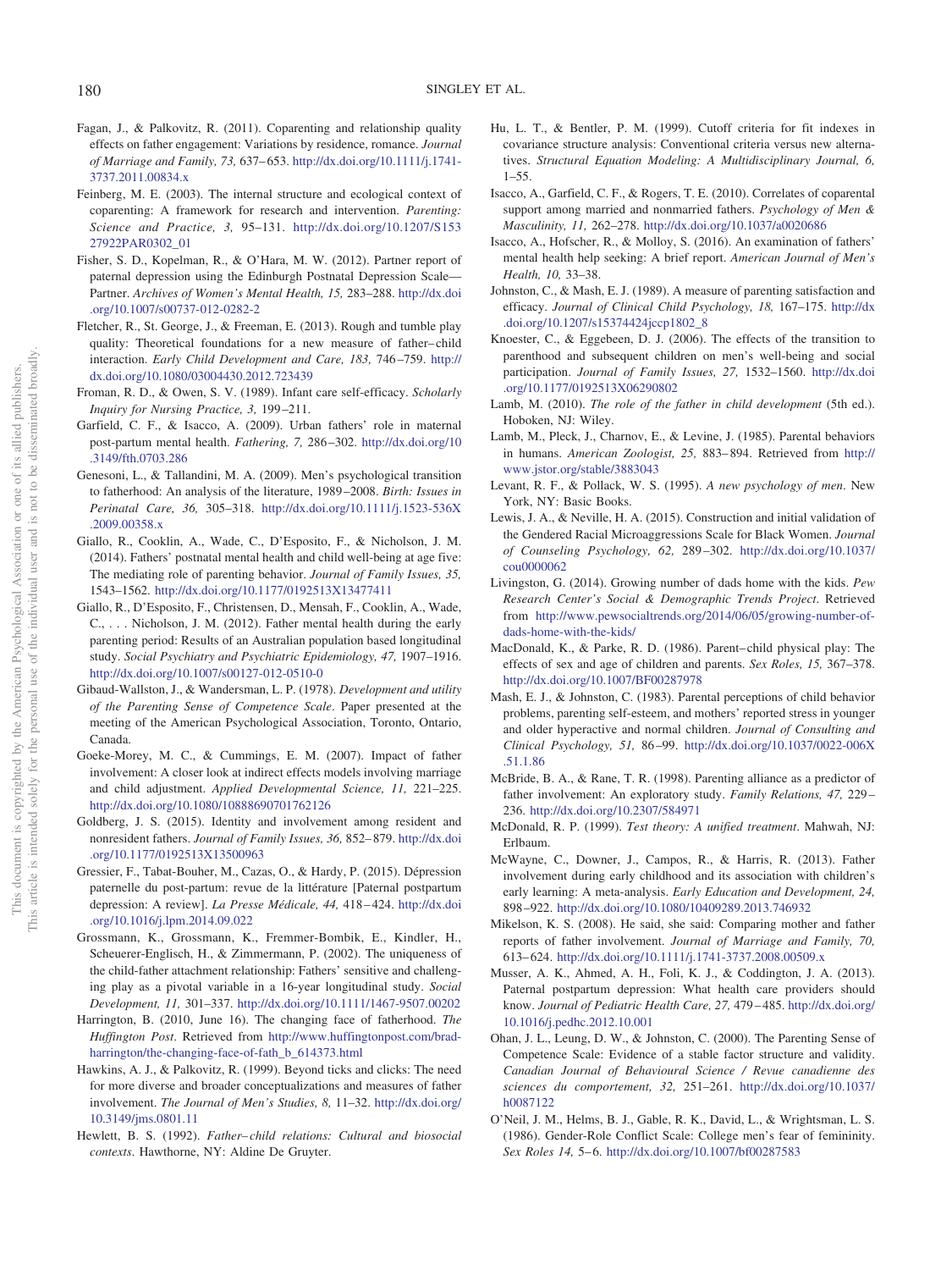- <span id="page-14-6"></span>O'Neil, J. M., & Lujan, M. L. (2009). An assessment paradigm for fathers and men in therapy using gender role conflict theory. In C. Z. Oren & D. C. Oren (Eds.) *Counseling fathers* (pp. 49 –72). Burlington, MA: Taylor & Francis.
- <span id="page-14-23"></span>Osman, A., Lamis, D. A., Freedenthal, S., Gutierrez, P. M., & McNaughton-Cassill, M. (2014). The Multidimensional Scale of Perceived Social Support: Analyses of internal reliability, measurement invariance, and correlates across gender. *Journal of Personality Assessment, 96,* 103–112. <http://dx.doi.org/10.1080/00223891.2013.838170>
- <span id="page-14-28"></span>Palkovitz, R. (2002). *Involved fathering and men's adult development: Provisional balances*. Mahwah, NJ: Erlbaum.
- <span id="page-14-18"></span>Paquette, D. (2004). Theorizing the father– child relationship: Mechanisms and developmental outcomes. *Human Development, 47,* 193–219. [http://](http://dx.doi.org/10.1159/000078723) [dx.doi.org/10.1159/000078723](http://dx.doi.org/10.1159/000078723)
- <span id="page-14-19"></span>Paquette, D., & Dumont, C. (2013). The father– child activation relationship, sex differences, and attachment disorganization in toddlerhood. *Child Development Research, 2013,* 1–9.
- <span id="page-14-31"></span>Parfitt, Y., Pike, A., & Ayers, S. (2014). Infant developmental outcomes: A family systems perspective. *Infant and Child Development, 23,* 353– 373. <http://dx.doi.org/10.1002/icd.1830>
- <span id="page-14-3"></span>Parke, R. D. (1996). *Fatherhood*. Cambridge, MA: Harvard University Press.
- <span id="page-14-0"></span>Parker, K., & Wang, W. (2013). *Modern parenthood: Roles of moms and dads converge as they balance work and family*. Washington, DC: Pew Research Center.
- <span id="page-14-4"></span>Paulson, J. F., & Bazemore, S. D. (2010). Prenatal and postpartum depression in fathers and its association with maternal depression: A metaanalysis. *Journal of the American Medical Association, 303,* 1961–1969. <http://dx.doi.org/10.1001/jama.2010.605>
- <span id="page-14-22"></span>Pavot, W., Diener, E., & Suh, E. (1998). The Temporal Satisfaction With Life Scale. *Journal of Personality Assessment, 70,* 340 –354. [http://dx](http://dx.doi.org/10.1207/s15327752jpa7002_11) [.doi.org/10.1207/s15327752jpa7002\\_11](http://dx.doi.org/10.1207/s15327752jpa7002_11)
- <span id="page-14-33"></span>Pellis, S. M., & Pellis, V. C. (2007). Rough-and-tumble play and the development of the social brain. *Current Directions in Psychological Science, 16,* 95–98. <http://dx.doi.org/10.1111/j.1467-8721.2007.00483.x>
- <span id="page-14-29"></span>Planalp, E. M., & Braungart-Rieker, J. M. (2015). Trajectories of regulatory behaviors in early infancy: Determinants of infant self-distraction and self-comforting. *Infancy, 20,* 129 –159. [http://dx.doi.org/10.1111/](http://dx.doi.org/10.1111/infa.12068) [infa.12068](http://dx.doi.org/10.1111/infa.12068)
- <span id="page-14-30"></span>Planalp, E. M., Braungart-Rieker, J. M., Lickenbrock, D. M., & Zentall, S. R. (2013). Trajectories of parenting during infancy: The role of infant temperament and marital adjustment for mothers and fathers. *Infancy, 18,* E16 –E45. <http://dx.doi.org/10.1111/infa.12021>
- <span id="page-14-13"></span>Pleck, J. H. (1997). Paternal Involvement: Levels, sources, and consequences. In M. E. Lamb (Ed.), *The role of fathers in child development* (3rd ed., pp. 284 –308). New York, NY: Wiley.
- <span id="page-14-12"></span>Pleck, J. (2010). Paternal involvement: Revised conceptualization and theoretical linkages with child outcomes. In M. E. Lamb (Ed.), *The role of the father in child development* (5th ed., pp. 58 –93). Hoboken, NJ: Wiley.
- <span id="page-14-16"></span>Popenoe, D. (1996). Family caps. *Society, 33,* 25–27. [http://dx.doi.org/10](http://dx.doi.org/10.1007/BF02693107) [.1007/BF02693107](http://dx.doi.org/10.1007/BF02693107)
- <span id="page-14-21"></span>Prasopkittikun, T., Tilokskulchai, F., Sinsuksai, N., & Sitthimongkol, Y. (2006). Self-Efficacy in Infant Care Scale: Development and psychometric testing. *Nursing & Health Sciences, 8,* 44 –50. [http://dx.doi.org/](http://dx.doi.org/10.1111/j.1442-2018.2004.00266.x) [10.1111/j.1442-2018.2004.00266.x](http://dx.doi.org/10.1111/j.1442-2018.2004.00266.x)
- <span id="page-14-8"></span>Pruett, K. (2000). *Fatherneed: Why father care is as essential as mother care for your child*. New York, NY: Free Press.
- <span id="page-14-9"></span>Ramchandani, P. G., Domoney, J., Sethna, V., Psychogiou, L., Vlachos, H., & Murray, L. (2013). Do early father–infant interactions predict the onset of externalising behaviours in young children? Findings from a longitudinal cohort study. *Journal of Child Psychology and Psychiatry, 54,* 56 – 64. <http://dx.doi.org/10.1111/j.1469-7610.2012.02583.x>
- <span id="page-14-5"></span>Rochlen, A. B., McKelley, R. A., Suizzo, M. A., & Scaringi, V. (2008). Predictors of relationship satisfaction, psychological well-being, and life satisfaction among stay-at-home fathers. *Psychology of Men & Masculinity, 9,* 17–28. [http://dx.doi.org/10.1037/1524-9220](http://dx.doi.org/10.1037/1524-9220.9.1.17) [.9.1.17](http://dx.doi.org/10.1037/1524-9220.9.1.17)
- <span id="page-14-14"></span>Ryan, R. M., Martin, A., & Brooks-Gunn, J. (2006). Is one good parent good enough? Patterns of mother and father parenting and child cognitive outcomes at 24 and 36 months. *Parenting, 6,* 211–228. [http://dx.doi](http://dx.doi.org/10.1207/s15327922par0602&3_5) [.org/10.1207/s15327922par0602&3\\_5](http://dx.doi.org/10.1207/s15327922par0602&3_5)
- <span id="page-14-26"></span>Schoppe-Sullivan, S. J., McBride, B. A., & Ho, M. R. (2004). Unidimensional versus multidimensional perspectives on father involvement. *Fathering, 2,* 147–163. <http://dx.doi.org/10.3149/fth.0202.147>
- <span id="page-14-1"></span>Sevilla, A., & Borra, C. (2015). *Parental time investments in children: The role of competition for university places in the UK*. Retrieved from [https://papers.ssrn.com/sol3/papers.cfm?abstract\\_id](https://papers.ssrn.com/sol3/papers.cfm?abstract_id=2655117)=2655117
- <span id="page-14-32"></span>Shannon, J. D., Tamis-LeMonda, C. S., London, K., & Cabrera, N. (2002). Beyond rough and tumble: Low-income fathers' interactions and children's cognitive development at 24 months. *Parenting: Science and Practice, 2,* 77–104. [http://dx.doi.org/10.1207/S1532](http://dx.doi.org/10.1207/S15327922PAR0202_01) [7922PAR0202\\_01](http://dx.doi.org/10.1207/S15327922PAR0202_01)
- <span id="page-14-15"></span>Silverstein, L. B., & Auerbach, C. F. (1999). Deconstructing the essential father. *American Psychologist, 54,* 397– 407. [http://dx.doi.org/10.1037/](http://dx.doi.org/10.1037/0003-066X.54.6.397) [0003-066X.54.6.397](http://dx.doi.org/10.1037/0003-066X.54.6.397)
- <span id="page-14-7"></span>Silverstein, L. B., Auerbach, C. F., & Levant, R. F. (2002). Contemporary fathers reconstructing masculinity: Clinical implications of gender role strain. *Professional Psychology: Research and Practice, 33,* 361–369. <http://dx.doi.org/10.1037/0735-7028.33.4.361>
- <span id="page-14-34"></span>Singley, D. B., & Edwards, L. (2015). Men's perinatal mental health in the transition to fatherhood. *Professional Psychology: Research and Practice, 46,* 309 –316. <http://dx.doi.org/10.1037/pro0000032>
- <span id="page-14-20"></span>Streiner, D. L., Norman, G. R., & Cairney, J. (2014). *Health measurement scales: A practical guide to their development and use*. New York, NY: Oxford University Press. [http://dx.doi.org/10.1093/med/9780199685219](http://dx.doi.org/10.1093/med/9780199685219.001.0001) [.001.0001](http://dx.doi.org/10.1093/med/9780199685219.001.0001)
- <span id="page-14-17"></span>Tamis-LeMonda, C. S., Shannon, J. D., Cabrera, N. J., & Lamb, M. E. (2004). Fathers and mothers at play with their 2- and 3-year-olds: Contributions to language and cognitive development. *Child Development, 75,* 1806 –1820. [http://dx.doi.org/10.1111/j.1467-8624.2004](http://dx.doi.org/10.1111/j.1467-8624.2004.00818.x) [.00818.x](http://dx.doi.org/10.1111/j.1467-8624.2004.00818.x)
- <span id="page-14-10"></span>Trautmann-Villalba, P., Gschwendt, M., Schmidt, M. H., & Laucht, M. (2006). Father–infant interaction patterns as precursors of children's later externalizing behavior problems: A longitudinal study over 11 years. *European Archives of Psychiatry and Clinical Neuroscience, 256,* 344 –349. <http://dx.doi.org/10.1007/s00406-006-0642-x>
- <span id="page-14-27"></span>Waller, M. R. (2012). Cooperation, conflict, or disengagement? Coparenting styles and father involvement in fragile families. *Family Process, 51,* 325–342. [http://dx.doi.org/10.1111/j.1545-5300.2012](http://dx.doi.org/10.1111/j.1545-5300.2012.01403.x) [.01403.x](http://dx.doi.org/10.1111/j.1545-5300.2012.01403.x)
- <span id="page-14-25"></span>Weston, R., & Gore, P. A. (2006). A brief guide to structural equation modeling. *The Counseling Psychologist, 34,* 719 –751.
- <span id="page-14-24"></span>Worthington, R. L., & Whittaker, T. A. (2006). Scale development research: A content analysis and recommendations for best practices. *The Counseling Psychologist, 34,* 806 – 838. [http://dx.doi.org/10.1177/](http://dx.doi.org/10.1177/0011000006288127) [0011000006288127](http://dx.doi.org/10.1177/0011000006288127)
- <span id="page-14-11"></span>Yeung, W., Duncan, G., & Hill, M. (2000). Putting fathers back in the picture: Parental activities and children's adult outcomes. *Marriage & Family Review, 29,* 97–113. [http://dx.doi.org/10.1300/J002v](http://dx.doi.org/10.1300/J002v29n02_07) [29n02\\_07](http://dx.doi.org/10.1300/J002v29n02_07)
- <span id="page-14-2"></span>Yogman, M., Garfield, C. F., & the Committee on Psychological Aspects of Child and Family Health. (2016). Fathers' roles in the care and development of their children: The role of pediatricians. *Pediatrics, 138,* e20161128. <http://dx.doi.org/10.1542/peds.2016-1128>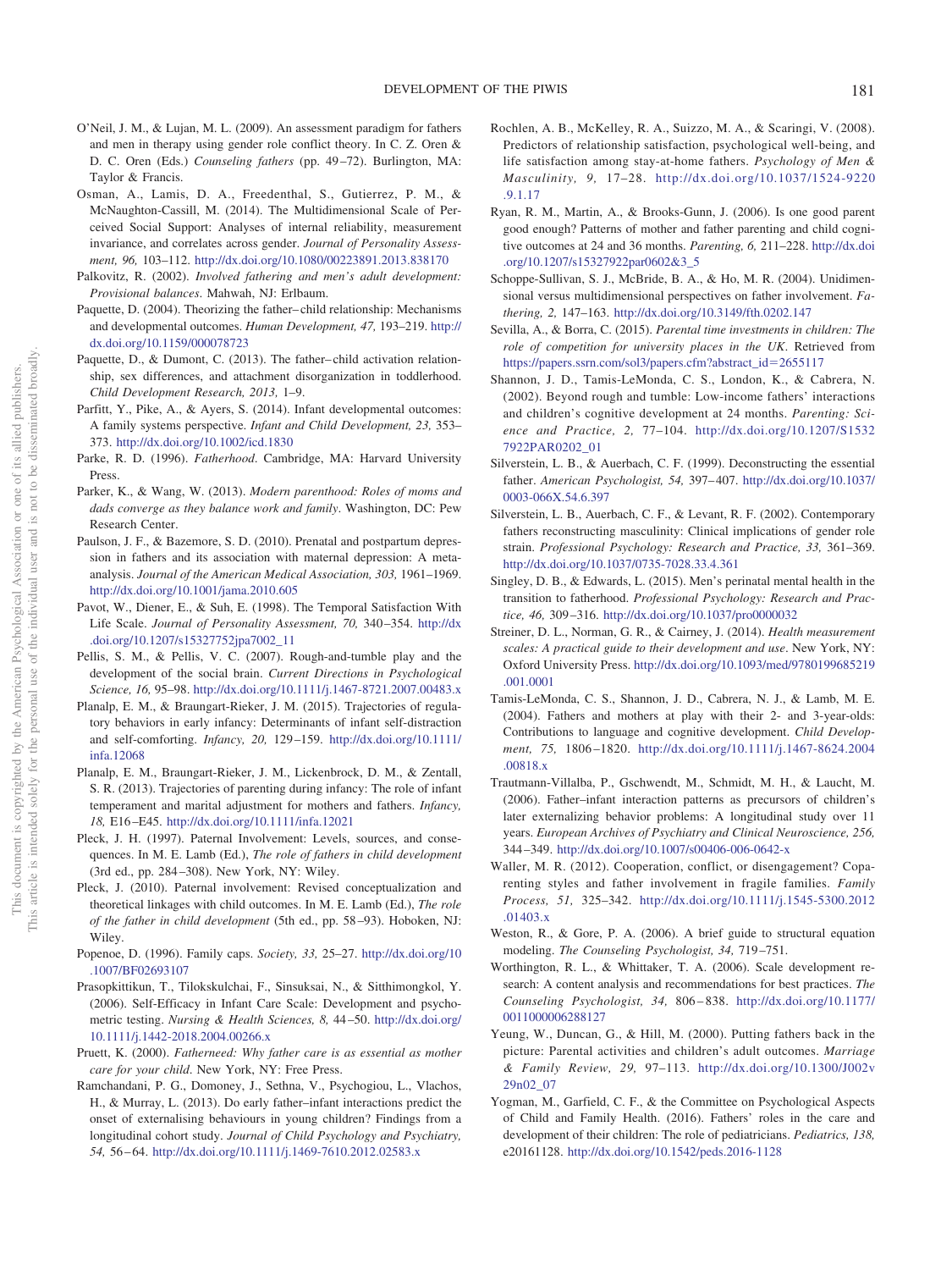<span id="page-15-1"></span>Yu, C. Y., & Muthen, B. (2002, April). *Evaluation of model fit indices for latent variable models with categorical and continuous outcomes*. In annual meeting of the American Educational Research Association, New Orleans, LA.

<span id="page-15-0"></span>Zimet, G. D., Dahlem, N. W., Zimet, S. G., & Farley, G. K. (1988). The Multidimensional Scale of Perceived Social Support. *Journal of Personality Assessment, 52,* 30 – 41. [http://dx.doi.org/10.1207/](http://dx.doi.org/10.1207/s15327752jpa5201_2) [s15327752jpa5201\\_2](http://dx.doi.org/10.1207/s15327752jpa5201_2)

**Response**

# <span id="page-15-2"></span>**Appendix**

# **Paternal Involvement With Infants Scale—35**

### **Paternal Involvement With Infant Scale (PIWIS)**

| Name: |  | Jate:<br>$\ddotsc$<br>. |  |
|-------|--|-------------------------|--|
|-------|--|-------------------------|--|

### **Instructions**

Please rate the frequency with which you engage in or experience the following aspects of parenting. Lower numbers reflect a relatively lower amount of times you engage in the activity.

| Not At |        |         |         | Once or Twice A Few Times A Few Times About Once |       | <b>More Than Once</b> |
|--------|--------|---------|---------|--------------------------------------------------|-------|-----------------------|
| All    | Rarelv | A Month | A Month | A Week                                           | A Day | A Day                 |
|        |        |         |         |                                                  |       |                       |

|                                                                                                 | response      |
|-------------------------------------------------------------------------------------------------|---------------|
| 1. Talking to your baby                                                                         | 1 2 3 4 5 6 7 |
| 2. Hugging your baby                                                                            | 1 2 3 4 5 6 7 |
| 3. Feeling that your involvement with your baby is important                                    | 1 2 3 4 5 6 7 |
| 4. Missing your baby when you are not with her/him                                              | 1 2 3 4 5 6 7 |
| 5. Soothing your baby when s/he is crying                                                       | 1 2 3 4 5 6 7 |
| 6. Interactive playing with your baby (e.g., using stuffed animals or other toys)               | 1 2 3 4 5 6 7 |
| 7. Kissing your baby                                                                            | 1 2 3 4 5 6 7 |
| 8. Responding to your baby's facial expressions so that s/he can see your response              | 1 2 3 4 5 6 7 |
| 9. Feeling close to your baby                                                                   | 1 2 3 4 5 6 7 |
| 10. Laughing with your baby                                                                     | 1 2 3 4 5 6 7 |
| 11. Smiling at your baby                                                                        | 1 2 3 4 5 6 7 |
| 12. Choosing play activities for your baby                                                      | 1 2 3 4 5 6 7 |
| 13. Determining when to feed your baby                                                          | 1 2 3 4 5 6 7 |
| 14. Determining what media (TV, DVD's, music) is appropriate for your baby                      | 1 2 3 4 5 6 7 |
| 15. Setting your baby's general schedule/activities                                             | 1 2 3 4 5 6 7 |
| 16. Knowing what foods (milk, formula, soft food) to give your baby and how much s/he eats      | 1 2 3 4 5 6 7 |
| 17. Determining which toys/play objects are appropriate for baby                                | 1 2 3 4 5 6 7 |
| 18. Anticipating specific ways (monitoring health, availability of clothes, have proper amount/ |               |
| type of food, etc.) to assure that your baby's needs will be taken care of                      | 1 2 3 4 5 6 7 |
| 19. Discuss the division of parenting responsibilities with your partner                        | 1 2 3 4 5 6 7 |
| 20. Making decisions regarding your baby's well-being                                           | 1 2 3 4 5 6 7 |
| 21. Feeling jealous of your partner's connection with your baby                                 | 1 2 3 4 5 6 7 |
| 22. Giving your baby to your partner or other caregiver when your baby is crying                | 1 2 3 4 5 6 7 |
| 23. Feeling resentful of your baby due to increased responsibilities                            | 1 2 3 4 5 6 7 |
| 24. Feeling frustrated when caring for your baby                                                | 1 2 3 4 5 6 7 |
| 25. Taking your baby to/picking up from child care                                              | 1 2 3 4 5 6 7 |
| 26. Taking your baby to medical appointments                                                    | 1 2 3 4 5 6 7 |
| 27. Arranging for child care (e.g., babysitter, day care)                                       | 1 2 3 4 5 6 7 |
| 28. Bathing your baby                                                                           | 1 2 3 4 5 6 7 |
| 29. Changing your baby's diaper                                                                 | 1 2 3 4 5 6 7 |
| 30. Reading to/with your baby                                                                   | 1 2 3 4 5 6 7 |
| 31. Swaddling your baby                                                                         | 1 2 3 4 5 6 7 |
| 32. Burping your baby                                                                           | 1 2 3 4 5 6 7 |
| 33. Putting your baby down for nap/sleep                                                        | 1 2 3 4 5 6 7 |
| 34. Waking up during the night to take care of your baby                                        | 1 2 3 4 5 6 7 |
| 35. Feeding your baby                                                                           | 1 2 3 4 5 6 7 |